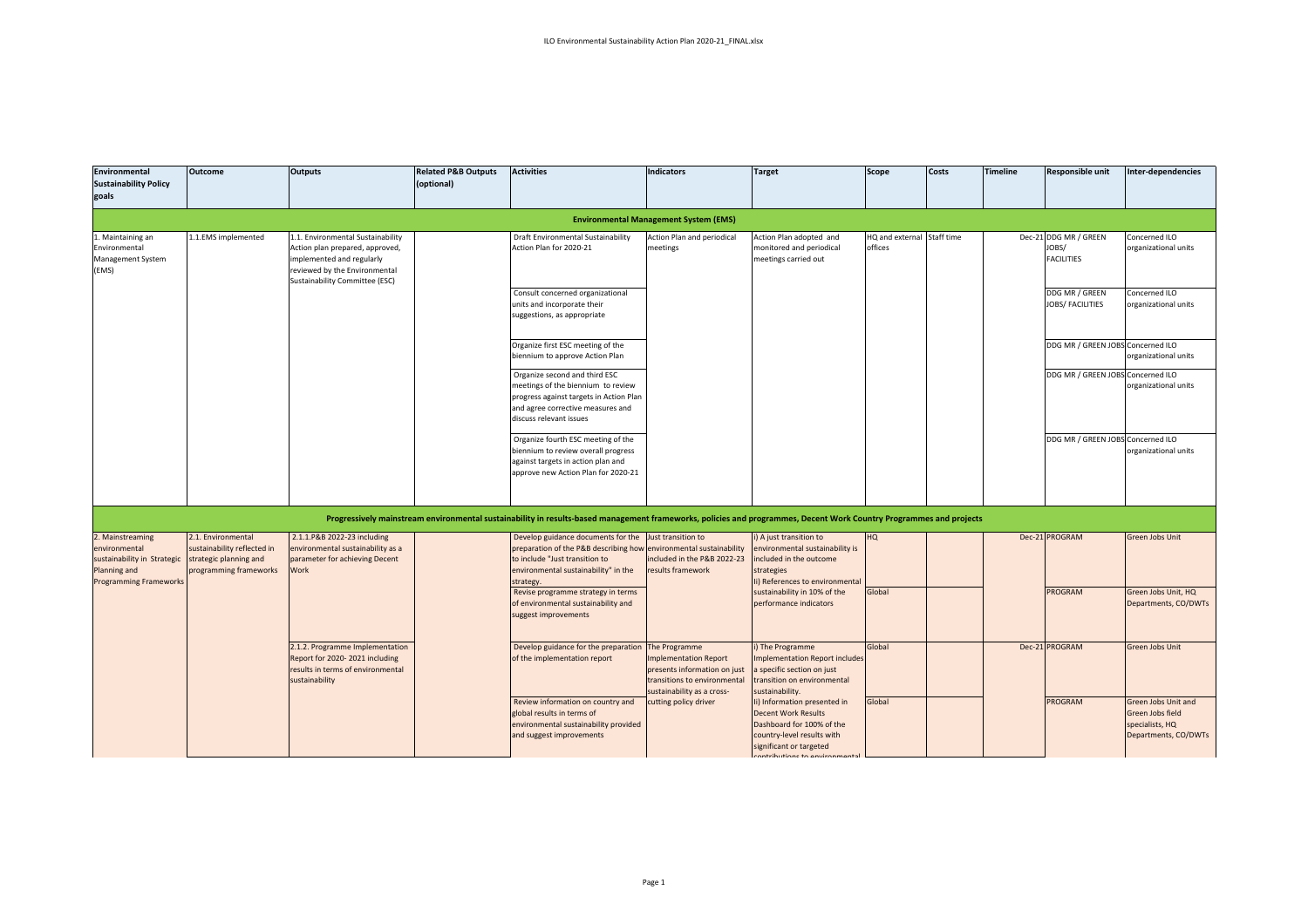|                                                                                                | sustainability reflected in<br><b>Development Cooperation</b><br>(DC) programmes and<br>projects.                                                                                  | 2.2. Environmental and social 2.2.1. ILO's environmental and<br>social safeguards are drafted,<br>informed by the ILO engagement in<br>the UN EMG-led workstream on a<br><b>UN Common Approach to</b><br><b>Environmental and Social</b> | Output 3.3. Increased<br>capacity of member States<br>to formulate and<br>mplement policies for a<br>just transition towards<br>nvironmentally | Carry out internal consultation to<br>develop the safeguards, including<br>organization of a workshop, and<br>identify entry points in internal<br>processes and procedures.<br>Draft environmental and social | <b>ILO Social and Environmental</b><br>Safeguards document drafted<br>and internal consultations<br>undertaken   | By December 2021, the ILO's<br>environmental and social<br>safeguards (ESS) draft for ESC<br>review.                                                                                                                                                                                                                                         | Global                                | <b>External expert</b><br>consultant<br>(drafting and<br>revisions,<br>workshop<br>acilitation |                                        | Dec-21 ESC Safeguards Task<br>Team                                                                                                     | Relevant departments                                                                                                                                                     |
|------------------------------------------------------------------------------------------------|------------------------------------------------------------------------------------------------------------------------------------------------------------------------------------|------------------------------------------------------------------------------------------------------------------------------------------------------------------------------------------------------------------------------------------|------------------------------------------------------------------------------------------------------------------------------------------------|----------------------------------------------------------------------------------------------------------------------------------------------------------------------------------------------------------------|------------------------------------------------------------------------------------------------------------------|----------------------------------------------------------------------------------------------------------------------------------------------------------------------------------------------------------------------------------------------------------------------------------------------------------------------------------------------|---------------------------------------|------------------------------------------------------------------------------------------------|----------------------------------------|----------------------------------------------------------------------------------------------------------------------------------------|--------------------------------------------------------------------------------------------------------------------------------------------------------------------------|
|                                                                                                |                                                                                                                                                                                    | Safeguards                                                                                                                                                                                                                               | sustainable economies an<br>societies                                                                                                          | safeguards                                                                                                                                                                                                     |                                                                                                                  |                                                                                                                                                                                                                                                                                                                                              |                                       |                                                                                                |                                        |                                                                                                                                        |                                                                                                                                                                          |
|                                                                                                |                                                                                                                                                                                    | 2.2.2.Development Cooperation<br>tools, guidelines, procedures and<br>training updated to reflect ILO<br>environmental and social<br>safeguards, and environmental<br>sustainability considerations.                                     |                                                                                                                                                | Develop screening and assessment<br>tools (e.g. 1 guidance note on<br>environmental sustainability<br>mainstreaming in DC projects; 1<br>screening checklist; etc.)                                            | Tools and/or guidelines on<br>environmental & social<br>assessment and safeguards<br>developed and disseminated. | 1 guidance note on<br>mainstreaming environmental<br>sustainability in DC project<br>design and 1 draft screening<br>checklist on environmental risks<br>in DC projects developed and<br>disseminated by December<br>2020.                                                                                                                   | Global                                | Consultancy<br>estimated<br>between 8,400<br>and 12,000<br><b>USD</b>                          | 2020                                   | July - December PARDEV / Green Jobs                                                                                                    | Relevant technical<br>departments and offices<br>(e.g. field offices;<br>DEVINVEST; etc.), ERM<br>and task team<br>responsible for the<br>development of the ILO<br>ESSE |
|                                                                                                |                                                                                                                                                                                    |                                                                                                                                                                                                                                          |                                                                                                                                                | Establish and pilot test screening<br>checklist for a sample of five (5)<br>projects, including an analysis of the<br>LO's environmental risk profile.                                                         |                                                                                                                  | By Dec 2020, and as part of the<br>above-mentioned consultancy,<br>5 projects conducting a pilot<br>testing of the environmental<br>sustainability screening process<br><b>Environmental sustainability</b><br>guidance (i.e. note and<br>checklist) integrated in<br>appraisal tools (e.g. appraisal<br>checklist, PRODOC template,<br>etc. | Global                                | Part of the<br>consultancy<br>mentioned<br>above.                                              |                                        | July - December PARDEV, Green Jobs,<br>2020. and project<br>originators (from<br>relevant field offices<br>and policy<br>departments). | Green jobs specialists,<br><b>Green Jobs Network</b>                                                                                                                     |
|                                                                                                |                                                                                                                                                                                    |                                                                                                                                                                                                                                          |                                                                                                                                                | Update DC Manual reflecting ILO's<br>policy, procedures and guidance on<br>environmental sustainability.                                                                                                       | Update of the DC Manual<br>published and widely<br>disseminated, including ESS<br>guidance and mainstreaming     | By August 2020, DC Manual's<br>update integrates<br>environmental sustainability<br>considerations. By December<br>2021, DC manual's update<br>ntegrates ESS guidelines, links                                                                                                                                                               | Global                                | Consultancy<br>12,000 USD                                                                      | By Aug 2020, and PARDEV<br>by Dec 202: |                                                                                                                                        | Green Jobs, ERM,<br>Environmental<br><b>Sustainability Committee</b><br>(ESC), and task team<br>responsible for the<br>development of the ILO                            |
|                                                                                                |                                                                                                                                                                                    |                                                                                                                                                                                                                                          |                                                                                                                                                | Collect good practices on<br>environmental sustainability from DC<br>projects (ToRs, ES assessment studies,<br>stakeholder grievance systems, etc.)<br>and make them available to ILO staff                    | 1 repository of good practices<br>in an online platform (e.g. DC<br>learning journeys platform)                  | By Dec 2020, one repository of<br>good practices available online<br>and populated with at least 5<br>good practice examples. This<br>arget will take into account,                                                                                                                                                                          | <b>Global</b>                         | As part of the<br>consultancy<br>mentioned<br>above.                                           |                                        | Dec-20 PARDEV                                                                                                                          | ITC/ILO, relevant field<br>offices (where<br><b>DEVINVEST projects are</b><br>being implemented, for<br>example, Timor Leste,                                            |
|                                                                                                |                                                                                                                                                                                    | 2.2.3. ILO's concept notes template<br>& intervention models on selected<br>topics of Just Transition / Green jobs<br>developed                                                                                                          |                                                                                                                                                | Develop concept notes templates &<br>ntervention models to be used as<br>reference for resource mobilisation on<br>selected themes or sectors                                                                  | Number of concept notes and<br>intervention models                                                               | At least 3 concept notes &<br>intervention models are<br>developed in selected sectors<br>and themes (e.g. waste<br>management, migration and<br>green jobs)                                                                                                                                                                                 | Global                                | Staff time                                                                                     |                                        | Dec-21 GREEN JOBS and<br>Green Jobs field<br>specialists                                                                               | PARDEV, field offices &<br>relevant<br>departments/units                                                                                                                 |
|                                                                                                |                                                                                                                                                                                    | 2.2.4. New global/regional DC<br>projects developed featuring green<br>jobs/just transition developed                                                                                                                                    |                                                                                                                                                | Develop a global/regional project<br>proposals                                                                                                                                                                 | Number of project proposals                                                                                      | At least 3 global/regional<br>project proposals are<br>developed                                                                                                                                                                                                                                                                             | Global                                | Staff time,<br>consultant USD<br>5,000                                                         |                                        | Dec-21 GREEN JOBS and<br>Green Jobs and other<br>relevant field<br>specialists                                                         | Regional & relevant<br>country offices /DWCT                                                                                                                             |
|                                                                                                |                                                                                                                                                                                    | 2.2.5. Innovative research for policy<br>relevant and action-oriented<br>questions on just transition<br>fostered                                                                                                                        |                                                                                                                                                | <b>Establish a Just Transition Innovation</b><br>acility at the ILO                                                                                                                                            | Establishment of the<br>innovation facility                                                                      | Just transition innovation<br>facility established                                                                                                                                                                                                                                                                                           | Global                                |                                                                                                |                                        | Dec-21 GREEN JOBS                                                                                                                      |                                                                                                                                                                          |
|                                                                                                | 2.3. Enhanced coordination<br>on environmental<br>sustainability and just<br>transition in ILO's<br>programmatic work                                                              | 2.3.1. Technical ILO staff gathered<br>periodically to address<br>environmental sustainability and<br>just transition                                                                                                                    |                                                                                                                                                | Promote meetings of the Green Jobs<br>Network at the headquarters, regional organized<br>and global levels                                                                                                     | Number of meetings                                                                                               | At least 2 global meetings<br>organized                                                                                                                                                                                                                                                                                                      | Global                                |                                                                                                |                                        | Dec-21 GREEN JOBS and<br>Green Jobs field<br>specialists                                                                               | Other relevant<br>departments and offices                                                                                                                                |
| 3. Mainstream<br>environmental<br>sustainability in relevant<br>Policy Outcomes and<br>Outputs | 3.1. Environmental<br>eflected in the promotion<br>of stronger tripartite<br>constituents and influential<br>and inclusive social dialogue transition promoted<br>(P&B outcome 1); | 3.1.1. Awareness-raising and<br>sustainability considerations advocacy campaign (in media, ILO<br>events, global, regional and<br>national events and networks, etc.)<br>of the ILO Guidelines for a just                                | ncreased institutional<br>capacity of workers'<br>rganizations, (Output1.2)                                                                    | Develop/Edit/Translate/Print<br>explanatory workers' note to the<br>Guidelines for a just transition<br>towards environmentally sustainable<br>economies and societies for all<br>(electronic publication)     | Explanatory workers' note are Explanatory workers' note is<br>prepared                                           | prepared in English, French and organizations<br>Spanish                                                                                                                                                                                                                                                                                     | Workers'<br>lobally                   | <b>Staff Tim</b><br>US\$ 30000                                                                 |                                        | Dec-21 ACTRAV                                                                                                                          |                                                                                                                                                                          |
|                                                                                                |                                                                                                                                                                                    | 3.1.2. Workers' organizations are<br>engaged in policy discussions at<br>national level particularly related to<br>the nationally determined<br>contributions (NDCs) under the<br>Paris Agreement.                                       | Output 1.2.                                                                                                                                    | Organize a global Workers' Academy<br>on just transition (Turin)                                                                                                                                               | Organization of the Academy Global Workers' Academy                                                              | occurs in 2020                                                                                                                                                                                                                                                                                                                               | Workers'<br>organizations<br>globally | <b>Staff Time</b><br>US\$                                                                      |                                        | Dec-21 ACTRAV (Turin)                                                                                                                  | <b>ITC ILO</b>                                                                                                                                                           |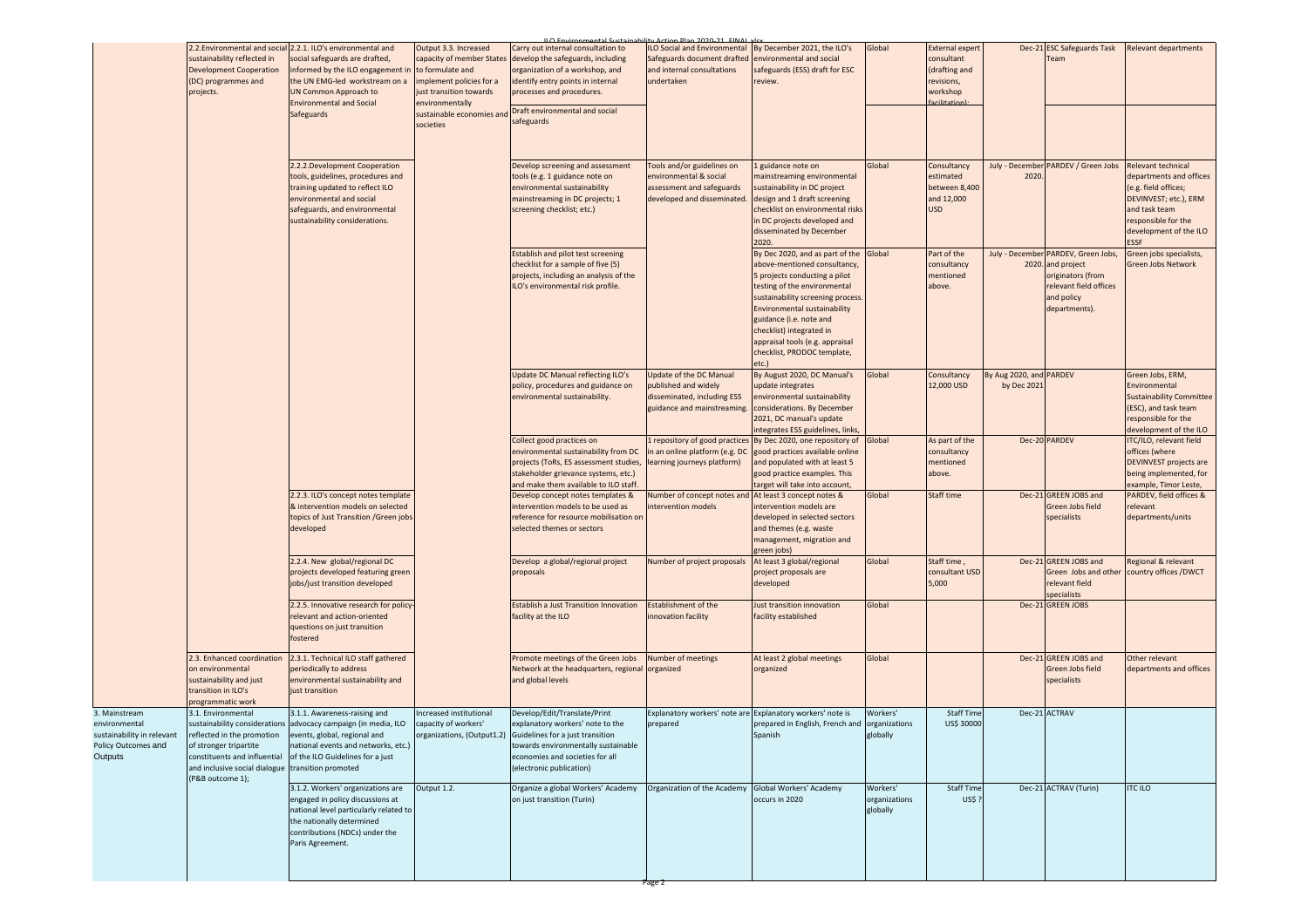|                                                                                                                                                                                                                | 3.1.3. Capacity of Russian speaking<br>trade unionists in Central Eastern<br>Europe increased on climate<br>change, just transition and SDGs<br>(Turin).                    | Output 1.2.                                                                                              | Organize the training course for this<br>target group                                                                                                                                                                                                                                              | Organization of the course                                                                                                                                               | Fraining course successful<br>delivered                                                                    | Workers'<br>organizations in<br>Central Eastern<br>Europe | Staff Time<br>US\$? |                                        | Dec-21 ACTRAV (Turin)   | <b>ITC ILO</b>                          |
|----------------------------------------------------------------------------------------------------------------------------------------------------------------------------------------------------------------|-----------------------------------------------------------------------------------------------------------------------------------------------------------------------------|----------------------------------------------------------------------------------------------------------|----------------------------------------------------------------------------------------------------------------------------------------------------------------------------------------------------------------------------------------------------------------------------------------------------|--------------------------------------------------------------------------------------------------------------------------------------------------------------------------|------------------------------------------------------------------------------------------------------------|-----------------------------------------------------------|---------------------|----------------------------------------|-------------------------|-----------------------------------------|
|                                                                                                                                                                                                                | 3.1.4. Content on social dialogue<br>with a particular focus on workers'<br>organizations embedded in training<br>courses related to environmental<br>sustainability        | Output 1.2.                                                                                              | Develop a "workers' module" in the<br>course Promoting a Just Transition to<br>Low-Carbon and Climate-Resilient<br>Development (Turin) and support to<br>workers' participation<br>(https://www.itcilo.org/courses/prom<br>oting-just-transition-low-carbon-and-<br>climate-resilient-development) | Development of the course                                                                                                                                                | Training course successful<br>delivered                                                                    | Global                                                    | US\$ 0"             | "0.25 WM 11-15 May 2020 ACTRAV (Turin) |                         | Green Jobs Programme,<br><b>ITC ILO</b> |
| 3.2. Environmental<br>sustainability considerations<br>reflected in the promotion<br>of stronger tripartite<br>constituents and influential<br>and inclusive social dialogue<br>(P&B Outcome 1);               | 3.2.1. Technical meeting on the<br>future of decent and sustainable<br>work in urban transport services<br>organized (Geneva, 21-25 Sep<br>2020)                            | Output 1.4. Strengthened<br>social dialogue and labour<br>relations laws, processes<br>and institutions  | Prepare inputs and outputs for<br>reflecting in the report just transition<br>and environmental sustainability<br>issues                                                                                                                                                                           | Environmental sustainability<br>highlighted in the report for<br>the meeting and meeting<br>conclusions (also the ILO<br><b>Guidelines on Just Transition)</b>           | Conclusions of the meeting and<br>recommendations for future<br>action of the ILO and its<br>member States | Global                                                    |                     |                                        | Dec-20 SECTOR/MARITRANS |                                         |
|                                                                                                                                                                                                                | 3.2.2. Sub-regional meeting on<br>decent and sustainable work in the<br>railway sector organized with<br>environmental sustainability<br>considerations (Central Asia, 2021 | Output 1.4.                                                                                              | Prepare inputs and outputs for the<br>meeting, reflecting in the informal<br>note a section on environmental<br>sustainability and modal shift                                                                                                                                                     | Environmental sustainability<br>reflected in the informal note<br>for the meeting and meeting<br>conclusions (or<br>recommendations)                                     | Conclusions or<br>recommendations (tbd)                                                                    | sub regional                                              | 55,000              |                                        | Dec-21 SECTOR/MARITRANS |                                         |
|                                                                                                                                                                                                                | 3.2.3. Study on Inland Navigation<br>addressed environmental<br>sustainability                                                                                              | Output 1.4.                                                                                              | Analytical research will reflect just<br>transition and environmental<br>sustainability where relevant                                                                                                                                                                                             | Environmental sustainability<br>highlighted where relevant in<br>the preparatory research for<br>possible sectoral meeting                                               | Preparatory research                                                                                       | sub regional                                              | 20,000              |                                        | Dec-21 SECTOR/MARITRANS |                                         |
|                                                                                                                                                                                                                | 3.2.4. Research on the future of<br>decent and sustainable work in the<br>civil aviation sector addressed<br>environmental sustainability                                   | Output 1.4.                                                                                              | Analytical research will reflect just<br>transition and environmental<br>sustainability in the research                                                                                                                                                                                            | Environmental sustainability<br>highlighted in the report with<br>a section on environmental<br>sustainability and its impact<br>on the future of work in this<br>sector | Preparatory research                                                                                       | Global                                                    | 5,000               |                                        | Dec-21 SECTOR/MARITRANS |                                         |
|                                                                                                                                                                                                                | 3.2.5. Promotion material on the<br>road guidelines addressed<br>environmental sustainability                                                                               | Output 1.4.                                                                                              | Analytical research and good practice<br>examples will reflect just transition<br>and environmental sustainability                                                                                                                                                                                 | Environmental sustainability<br>highlighted in the<br>promotional material - the<br>guidelines actually include a<br>section on environmental<br>sustainability          | Promotional material<br>handbook)                                                                          | Global                                                    | 5,000               |                                        | Dec-21 SECTOR/MARITRANS |                                         |
|                                                                                                                                                                                                                | 3.2.6. Regional tripartite meeting<br>on the future of work in textiles and<br>garments in Asia (Bangkok, 2020)<br>addressed environmental<br>sustainability                | Output 1.4.                                                                                              | Prepare inputs and outputs for<br>reflecting just transition and<br>environmental sustainability issues<br>during the meeting                                                                                                                                                                      | Environmental sustainability<br>highlighted in the report for<br>the meeting and meeting<br>conclusions                                                                  | Conclusions prepared                                                                                       | <b>Regional Asia</b>                                      | 55,000              |                                        | Dec-20 SECTOR/E2M       |                                         |
| 3.3. Environmental<br>sustainability considerations Guidelines updated<br>reflected in the promotion<br>of international labour<br>standards and authoritative<br>and effective supervision<br>(P&B Outcome 2) | 3.3.1. MLC Flag and Port State                                                                                                                                              | Output 2.1. Increased<br>capacity of the member<br>States to ratify<br>international labour<br>standards | Prepare an update of the MLC Flag<br>and Port State Guidelines                                                                                                                                                                                                                                     | Environmental sustainability<br>reflected in the update of<br>these guidelines                                                                                           | Updated guidelines                                                                                         | Global                                                    |                     |                                        | 21-Dec SECTOR/MARITRANS |                                         |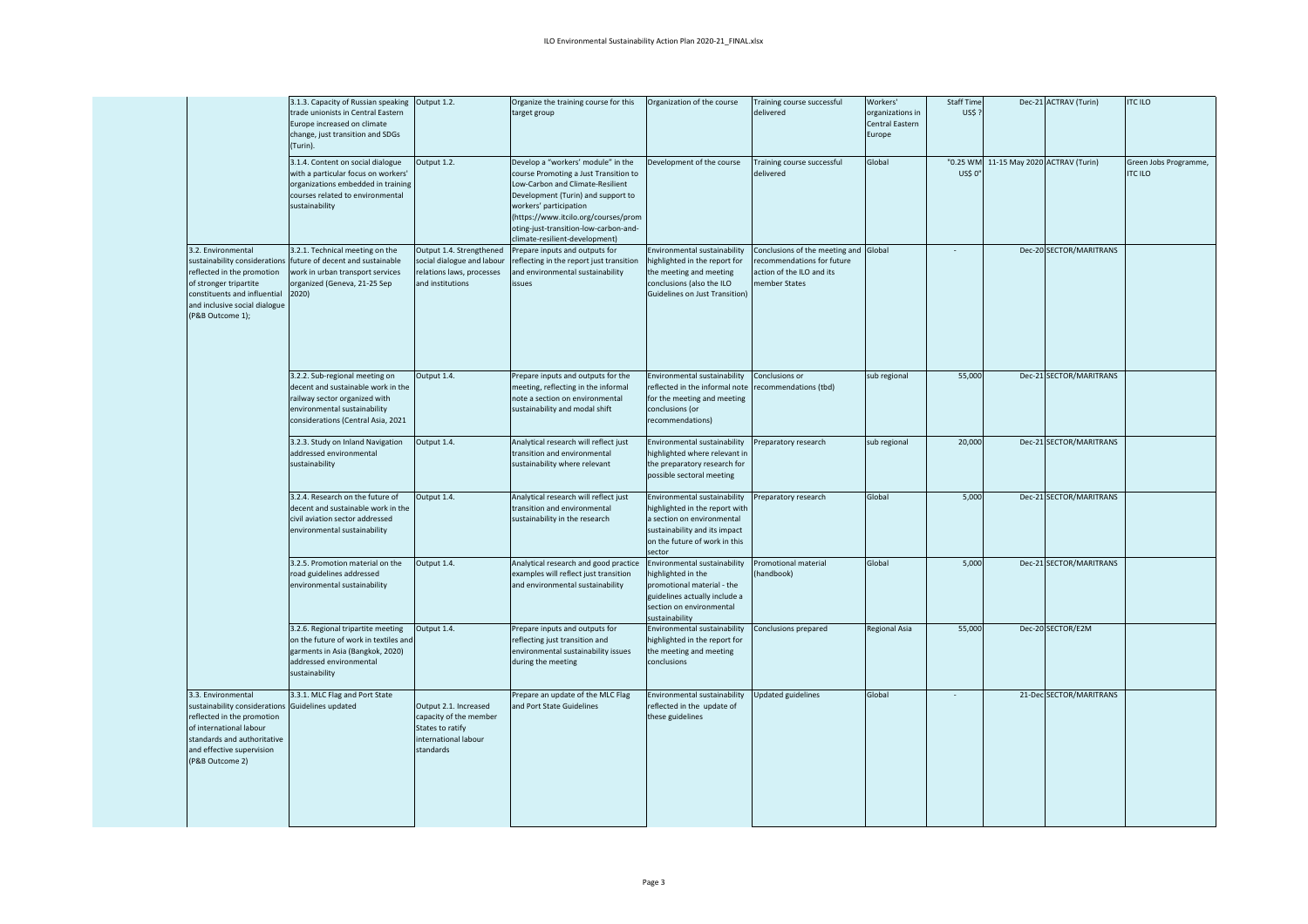|                                                                                                                                                                                                                                    | 3.3.2. Promotional material of<br>C.188 (fishing) included<br>environmental sustainability<br>considerations                                                                                                                                                              |             | Analytical research and good practice<br>examples will take into consideration<br>environmental sustainability in the<br>fishing sector for the development of<br>promotional material and tools to<br>raise awareness on C.188                                                                                                              | Environmental sustainability<br>will be included in the<br>promotional material when<br>relevant     | <b>Promotional material</b>                                                             | Global                  | 20,000                      | 21-Dec SECTOR/MARITRANS |               |
|------------------------------------------------------------------------------------------------------------------------------------------------------------------------------------------------------------------------------------|---------------------------------------------------------------------------------------------------------------------------------------------------------------------------------------------------------------------------------------------------------------------------|-------------|----------------------------------------------------------------------------------------------------------------------------------------------------------------------------------------------------------------------------------------------------------------------------------------------------------------------------------------------|------------------------------------------------------------------------------------------------------|-----------------------------------------------------------------------------------------|-------------------------|-----------------------------|-------------------------|---------------|
|                                                                                                                                                                                                                                    | 3.3.3. Promotional material for the<br>maritime sector (including<br>recruitment, retention of women<br>and C.185) included environmental<br>sustainability considerations                                                                                                |             | Analytical research and good practice<br>examples will take into consideration<br>environmental sustainability in the<br>maritime sector for the development<br>of promotional material and tools to<br>raise awareness on the maritime<br>instruments and tools, including the<br>recruitment and retention of women<br>seafarers and C.185 | Environmental sustainability<br>included in the promotional<br>material when relevant                | Promotional material                                                                    | Global                  | 10,000                      | 21-Dec SECTOR/MARITRANS |               |
|                                                                                                                                                                                                                                    | 3.3.4. Special Tripartite Committee<br>(SECTOR/NORMES) considered<br>environmental sustainability                                                                                                                                                                         |             | Analytical research will reflect just<br>transition and environmental<br>sustainability where relevant in the<br>preparatory work for the Special<br>Tripartite Committee                                                                                                                                                                    | Environmental sustainability<br>will be highlighted where<br>relevant in the reports and<br>outcomes | Resolutions                                                                             | Global                  |                             | 21-Dec SECTOR/MARITRANS | <b>NORMES</b> |
| 3.4. Environmental<br>sustainability considerations<br>reflected in the Economic,<br>social and environmental<br>transitions for full,<br>productive and freely<br>chosen employment and<br>decent work for all (P&B<br>Outcome 3) | 3.4.1. Increased capacity of<br>member States to formulate<br>and implement a new generation of<br>gender-responsive national<br>employment policies, including for<br>youth reflected environmental<br>sustainability and just transition<br>considerations (Output 3.1) | Output 3.1. | Research on best practices for<br>greening employment policies, results<br>to be published as a chapter in ILO's<br>major publication: Global Employment<br><b>Policy Review</b>                                                                                                                                                             | Green employment policies<br>present in the GEP Review                                               | $\overline{1}$                                                                          | Global                  | Staff cost only<br>(30.000) | May-20 EMPLOYMENT       |               |
| 3.5. Environmental<br>sustainability considerations<br>reflected in the Economic,<br>social and environmental<br>transitions for full,<br>productive and freely                                                                    | 3.5.1. Country-level policies and<br>strategies under the respective<br>target CPOs and projects linked to<br>Output 3.2. address environmental<br>sustainability                                                                                                         | Output 3.2. | Support in conducting analytical<br>research<br>Help prepare draft policies and<br>strategies                                                                                                                                                                                                                                                | Environmental sustainability<br>reflected in country-level<br>policies, strategies, and<br>projects  | Country programmes                                                                      | Global and<br>countries |                             | Dec-21 SECTOR/FACT      |               |
| chosen employment and<br>decent work for all (P&B<br>Outcome 3)<br>FOCUS ON: Increased<br>capacity of member States                                                                                                                | 3.5.2. Partnerships to promote<br>environmental sustainability and<br>just transition in forestry<br>strengthened                                                                                                                                                         |             | Contribute to the work of the ECE/FAO Ensuring decent work and just<br>Team of Specialists on Green Jobs in<br>Forestry and collaborate with other<br>relevant stakeholders                                                                                                                                                                  | transition aspects are duly<br>reflected in the outputs of the development)<br><b>TOS</b>            | (TBC based on the TOS<br>workplan that is under                                         | Global                  |                             | Dec-21 SECTOR/FACT      |               |
| to formulate and implement<br>policies and strategies for<br>creating decent work in the<br>rural economy Output 3.2.                                                                                                              |                                                                                                                                                                                                                                                                           |             | Develop a joint publication on forestry Environmental aspects<br>with FAO and UNECE                                                                                                                                                                                                                                                          | adequately discussed in the<br>publication                                                           | 1 publication; and participation<br>in at least 2 events to<br>disseminate the findings | <b>HQ Global</b>        |                             | Dec-20 SECTOR/FACT      |               |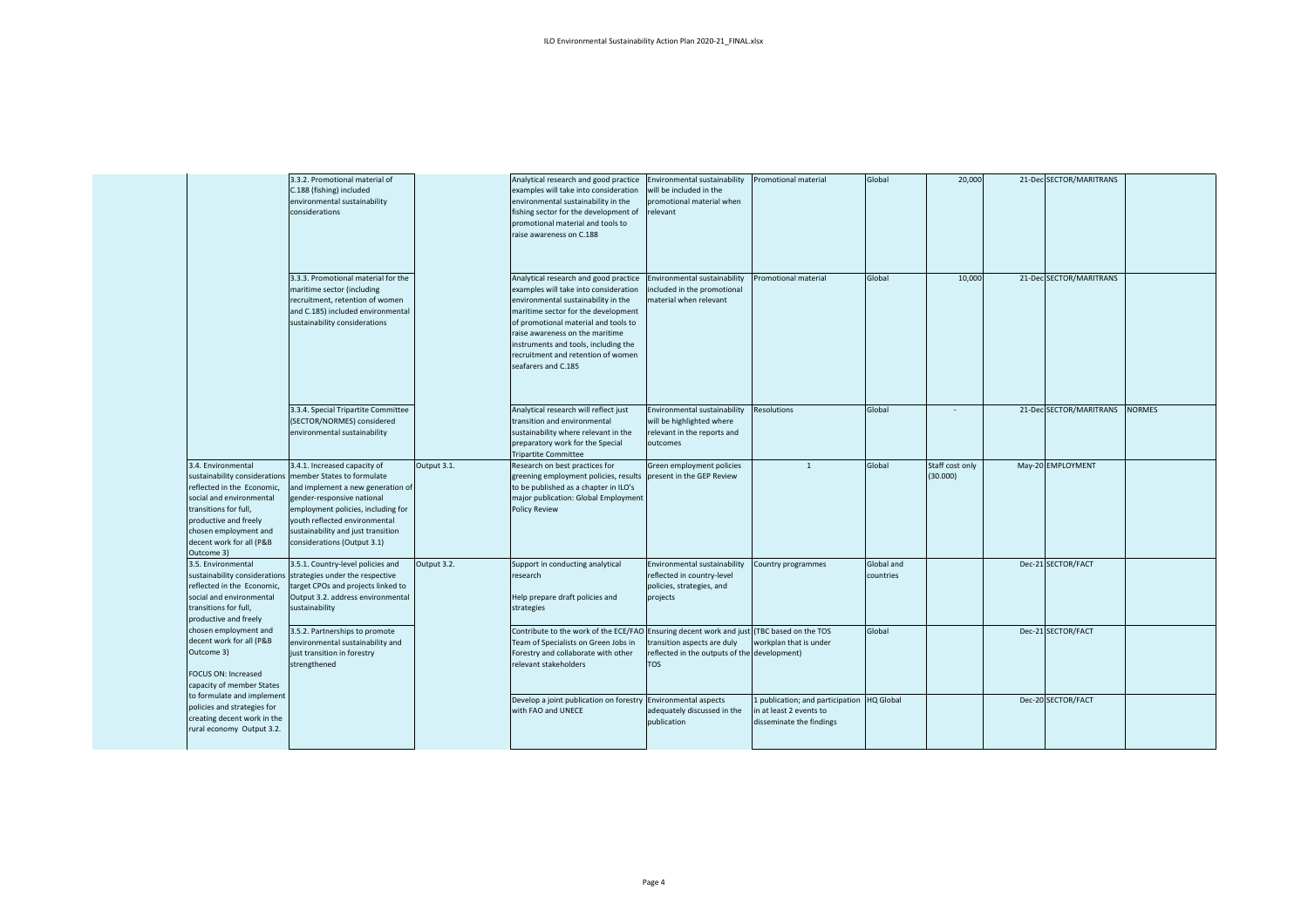| 3.5.3. Technical meeting on the<br>context of the rural economy                   | future of work in aquaculture in the                                       | Prepare inputs for meeting document<br>for reflecting just transition and<br>environmental sustainability                                                                                                                                    | Environmental sustainability<br>highlighted in the report for<br>the meeting and meeting<br>conclusions                                                            | Conclusions                           | Global                                |        | Dec-20 SECTOR/FACT |                |
|-----------------------------------------------------------------------------------|----------------------------------------------------------------------------|----------------------------------------------------------------------------------------------------------------------------------------------------------------------------------------------------------------------------------------------|--------------------------------------------------------------------------------------------------------------------------------------------------------------------|---------------------------------------|---------------------------------------|--------|--------------------|----------------|
| decent and sustainable work in<br>tourism                                         | 3.5.4. International forum and the<br>national workshop on the future of   | Prepare inputs reflecting just<br>transition and environmental<br>sustainability, including section on just the meeting and meeting<br>transition and environmental<br>sustainability                                                        | Environmental sustainability<br>highlighted in the report for<br>outcomes                                                                                          | Outcome document                      | International /<br>Ethiopia           |        | Dec-21 SECTOR/FACT |                |
| future of decent and sustainable<br>work in tourism                               | 3.5.5. Sub regional workshop on the                                        | Prepare inputs for the reflecting just<br>transition and environmental<br>sustainability, including section on just the meeting and meeting<br>transition and environmental<br>sustainability                                                | Environmental sustainability<br>highlighted in the report for<br>outcomes                                                                                          | Outcome document                      | sub regional                          |        | Dec-21 SECTOR/FACT |                |
| promotion of decent work in<br>Forestry with a focus on<br>third quarter of 2020) | 3.5.6. Sub-Regional Meeting on the<br>reforestation (possibly in Tanzania, | Prepare inputs for a meeting<br>document for a tripartite forestry<br>meeting reflecting just transition and<br>environmental sustainability, including outcomes<br>section on just transition and<br>environmental sustainability           | Environmental sustainability<br>highlighted in the report for<br>the meeting and meeting                                                                           | Outcome document                      | <b>National Country</b><br><b>TBC</b> |        | Dec-20 SECTOR/FACT |                |
| decent work in the rural economy                                                  | 3.5.7. New policy guidance notes on                                        | Develop 3 new policy guidance notes<br>with strong focus on environmental<br>sustainability (on the future of work in environmental sustainability<br>the rural economy; circular economy<br>in rural areas; and fishing and<br>aquaculture) | New policy guidance notes<br>include strong focus on                                                                                                               | 3 PGNs published                      | Global                                | 2,000  | Dec-21 SECTOR/FACT |                |
| 3.5.8. Regional / national Rural<br>Development Academies                         |                                                                            | Two training events on rural economy<br>includes dedicated sessions on<br>environmental sustainability                                                                                                                                       | Dedicated capacity building<br>and knowledge activities and<br>events on environmental<br>sustainability in the context of<br>decent work and the rural<br>economy | Two national / regional<br>activities | HQ and region<br><b>TBC</b>           | 50,000 | Dec-21 SECTOR/FACT | <b>ITC ILO</b> |
| 3.5.9. E-learning module on<br>addressing environmental                           | sustainability in the rural economy                                        | Develop and disseminate an e-learning E-learning module developed<br>module on addressing environmental<br>sustainability in the rural economy                                                                                               | and used by at least 100<br>persons                                                                                                                                | 1 module developed and in use Global  |                                       | 8,000  | Dec-21 SECTOR/FACT |                |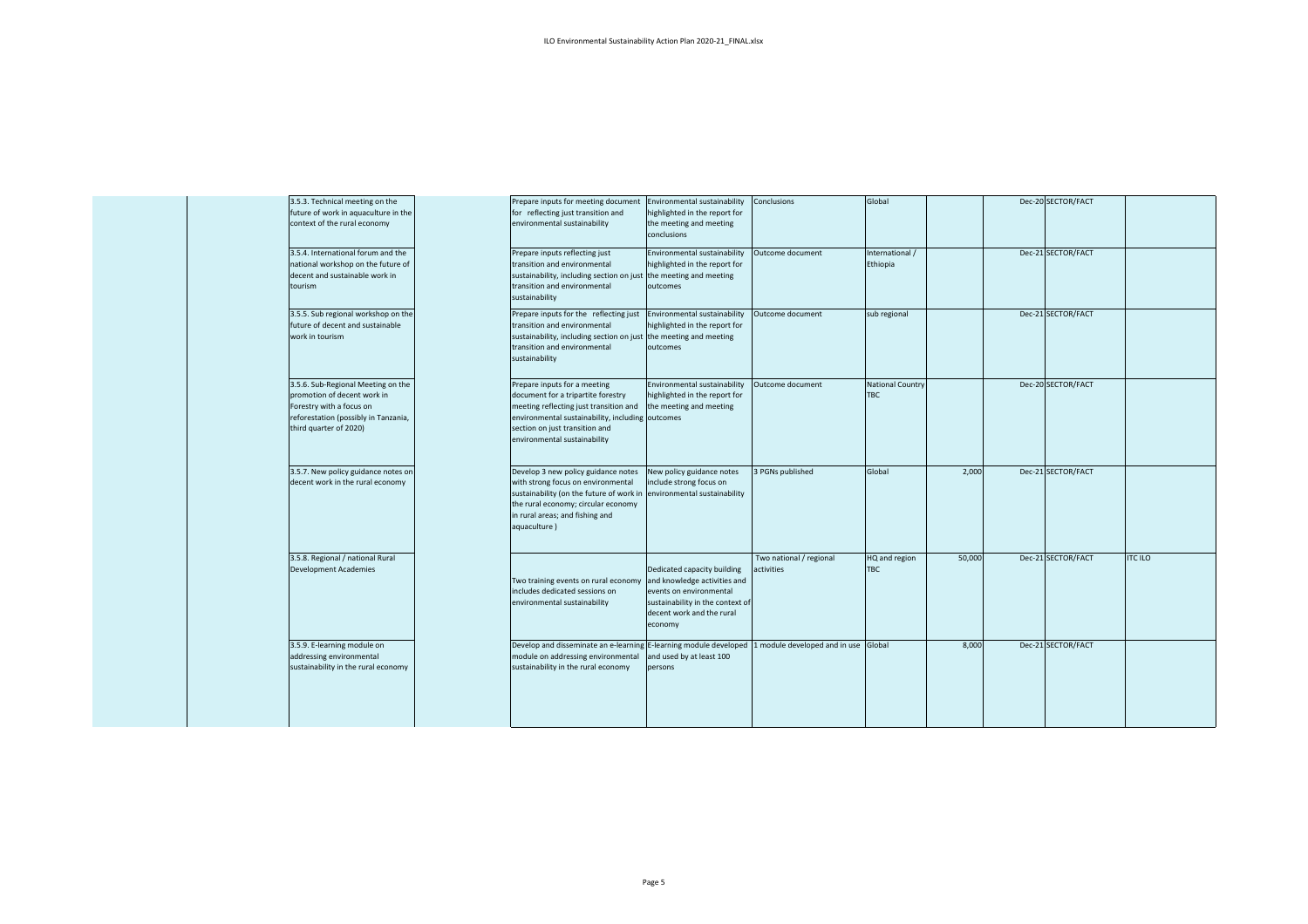|                                                                                                                                                    | 3.5.10. Sub-regional meeting on<br>fishing                                                                                                                                                 |                                                                                               | Prepare inputs and outputs for<br>meeting note, which may involve a<br>coordinated effort to promote FAO,<br>ILO and IMO fishing instruments -<br>some with a fishing component                                                                                          | Environmental sustainability<br>eflected where relevant in<br>the reports and outcomes of<br>the meeting | Conclusions                                                                 | sub regional                     | 55,000                                         |                       | Dec-21 SECTOR/MARITRANS                                    |                                                     |
|----------------------------------------------------------------------------------------------------------------------------------------------------|--------------------------------------------------------------------------------------------------------------------------------------------------------------------------------------------|-----------------------------------------------------------------------------------------------|--------------------------------------------------------------------------------------------------------------------------------------------------------------------------------------------------------------------------------------------------------------------------|----------------------------------------------------------------------------------------------------------|-----------------------------------------------------------------------------|----------------------------------|------------------------------------------------|-----------------------|------------------------------------------------------------|-----------------------------------------------------|
|                                                                                                                                                    | 3.5.11. Promotional materials for<br>the ports sector (PDP II and other<br>port publications)                                                                                              |                                                                                               | Environmental sustainability will be<br>taken into consideration in the port<br>sector for the development of<br>promotional material and tools                                                                                                                          | Environmental sustainability<br>will be included in the<br>promotional material when<br>elevant          | Workshop and promotional<br>material                                        | Global                           | 5,000                                          |                       | Dec-21 SECTOR/MARITRANS                                    |                                                     |
|                                                                                                                                                    | 3.5.12. Sub-regional tripartite<br>meeting (or national meetings) on<br>promoting social dialogue between<br>ship owners, shipbuilding and ship<br>recycling industry                      |                                                                                               | Prepare inputs and outputs for<br>meeting note                                                                                                                                                                                                                           | Environmental sustainability<br>will be included in the report<br>to the meeting                         | Points of consensus of the<br>workshop                                      | <b>Regional Asia</b>             | 55,000                                         |                       | SECTOR/E2M                                                 | GREEN and DWT/CO-<br>New Delhi                      |
| 3.6. Environmental<br>sustainability considerations<br>reflected in the Economic,<br>social and environmental<br>transitions for full,             | 3.6.1. Increased capacity of<br>member States to formulate and<br>mplement policies for a just<br>transition towards environmentally Output 3.2. Increased<br>sustainable economies and    | Output 3.3.<br><b>AND</b><br>capacity of member States                                        | Finalize the Guide: Environmental and ESS Guide<br>Social Safeguards for EIIP Projects                                                                                                                                                                                   |                                                                                                          | 1 Guide finalized                                                           | EIIP: Field and<br>HQ            | 10,000                                         |                       | mid 2020 EIIP Bangkok<br>(EMPLOYMENT)                      |                                                     |
| productive and freely<br>chosen employment and<br>decent work for all (P&B<br>Outcome 3)<br>FOCUS ON: Increased<br>capacity of member States       | societies (Output 3.3) in the context to formulate and<br>of employment intensive and skills<br>activities                                                                                 | implement policies and<br>strategies for creating<br>decent work in the rural<br>economy      | Develop a Roadmap on boosting skills<br>for a greener future in Mauritius: gaps<br>needs and opportunities to be<br>presented, discussed and finalized<br>further at two-days capacity building<br>skills foresight workshop with key<br>national stakeholders.          | Roadmap and built capacity<br>of the 30 national<br>stakeholders                                         | Roadmap developed and<br>workshop for 30 stakeholders<br>organized          | ield and HQ                      | <b>PAGE allocated</b><br>funds (13.000<br>USD) | Jan-March 2020 SKILLS | (EMPLOYMENT)                                               | n partnership with<br>GREEN and CO-<br>Antananarivo |
| to formulate and implement<br>policies for a just transition<br>towards environmentally<br>sustainable economies and<br>societies<br>(Output 3.3.) |                                                                                                                                                                                            |                                                                                               | Consider environmentally sustainable<br>issues in targeted three MENA<br>countries in sector selection and<br>sectoral approach-led activities to<br>implement the STED for 2020-2021                                                                                    | Sector selection map (s) and<br>STED reports in three<br>argeted countries                               | Sector selection map (s) and<br>STED reports in three targeted<br>countries | Field and HQ                     | KOICA project                                  |                       | 2020-2021 SKILLS and CO-Algiers Co-Cairo<br>(EMPLOYMENT)   |                                                     |
|                                                                                                                                                    |                                                                                                                                                                                            | Output 3.3 AND<br>Output 3.4. Increased<br>capacity of ILO                                    | Develop Forestry<br>Component/Collaboration with IUCN<br>(Green Works)                                                                                                                                                                                                   | Proposals approved                                                                                       | $\mathbf{1}$                                                                | EIIP: Field and<br>HQ            | 10,000                                         |                       | Dec-21 EIIP Geneva<br>(EMPLOYMENT)                         |                                                     |
|                                                                                                                                                    |                                                                                                                                                                                            | constituents to promote<br>peaceful, stable and<br>resilient societies through<br>decent work | Develop Desertification<br>Component/Sahel Projects (Green<br>Works)<br>Develop Water Component (Green                                                                                                                                                                   | Proposals approved<br>Guide on maintenance of                                                            | $\overline{1}$<br>$\mathbf{1}$                                              | EIIP: Field and<br>HQ<br>EIIP HQ | 10,000<br>20,000                               |                       | Dec-21 EIIP Geneva<br>(EMPLOYMENT)<br>end 2020 EIIP Geneva |                                                     |
|                                                                                                                                                    |                                                                                                                                                                                            |                                                                                               | Works)                                                                                                                                                                                                                                                                   | water systems                                                                                            |                                                                             |                                  |                                                |                       | EMPLOYMENT)                                                |                                                     |
|                                                                                                                                                    | 3.6.2. An ILO integrated approach<br>for the promotion of environmental<br>sustainability and decent work in<br>textiles and clothing is developed                                         | Output 3.3.                                                                                   | Proposal submitted for discussion and<br>related guidance provided for<br>integrating environmental<br>sustainability into ILO programmes<br>and projects                                                                                                                | Environmental sustainability<br>ntegrated into ILO<br>rogrammes and projects in<br>extiles and clothing  | One Manual                                                                  | Global                           | 10,000                                         | 2020                  | SECTOR/E2M                                                 | Green                                               |
|                                                                                                                                                    | 3.6.3. Tripartite constituents are<br>more aware of the social and<br>environmental impact and adopt<br>measures to address them in<br>regards to e-waste. Policy<br>coherence is enhanced |                                                                                               | Inter-agency meetings and events held Number events in which the<br>to promote decent work in e-waste.<br>Participation in events and initiatives<br>of key actors:<br>UN E-waste coalition<br><b>Responsible Business Alliance</b><br>Industrial<br>- Electronics Watch | LO participated                                                                                          | Participation in the events listed HQ and all field<br>in the activities    | offices<br>concerned             |                                                | Ongoing               | SECTOR/E2M                                                 | ACTRAV/ACTEMP/<br>GREEN/<br>DDG/P                   |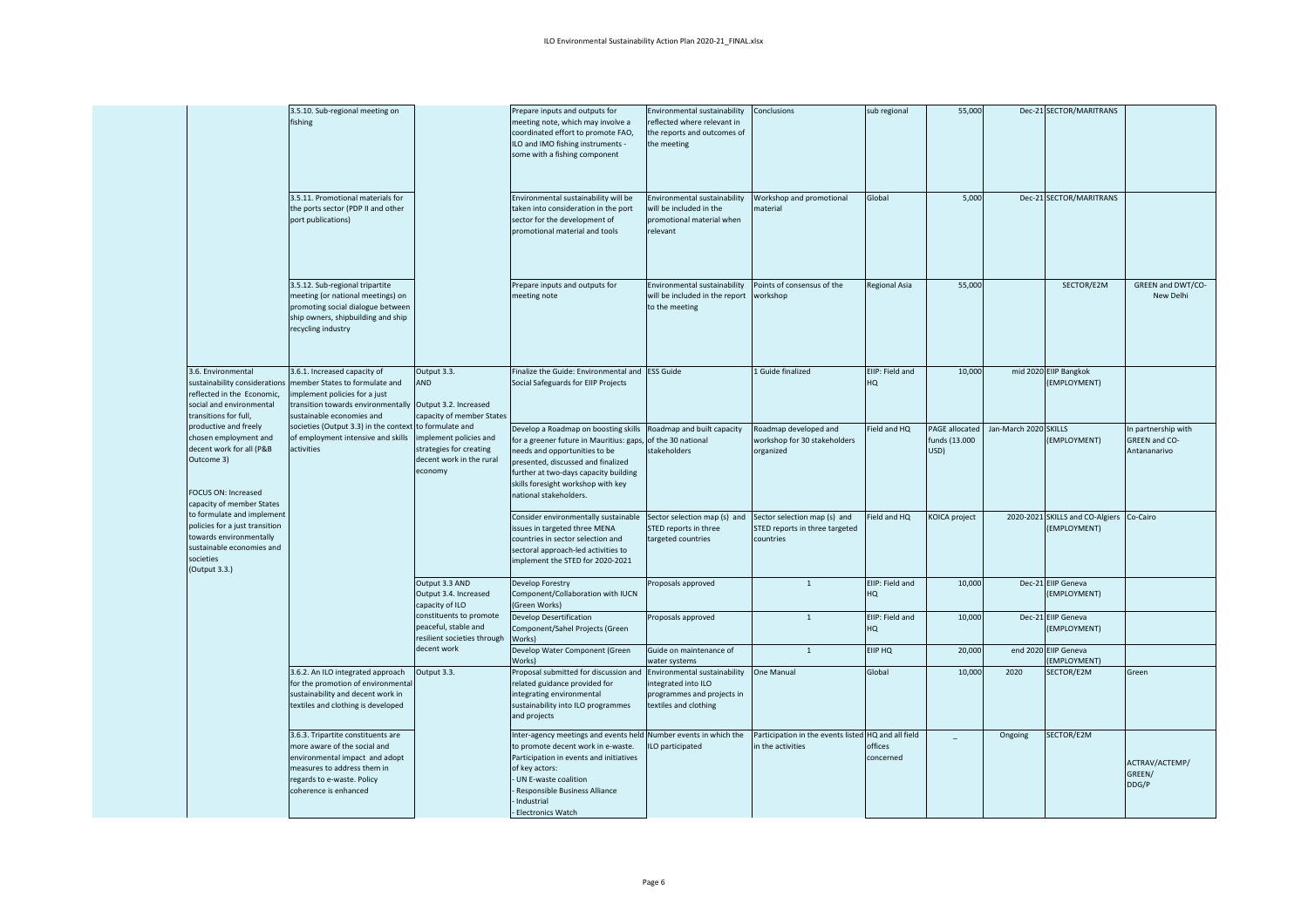|             | 3.6.4. Training materials and tools<br>of the code of practice on safety<br>and health in shipbuilding and ship<br>repair reflected environmental<br>sustainability issues         |                            | Design training materials taking into<br>account environmental sustainability<br>issues                                                                                                                                                                                                                                                                                                                                                                                                  | Environmental sustainability<br>integrated into training<br>materials for shipbuilding and<br>ship repair | Training materials developed by Global<br>2021.                                            |                                 | 20,000 |         | Dec-21 SECTOR/E2M                                     | GREEN and DWT/CO-<br>New Delhi                    |
|-------------|------------------------------------------------------------------------------------------------------------------------------------------------------------------------------------|----------------------------|------------------------------------------------------------------------------------------------------------------------------------------------------------------------------------------------------------------------------------------------------------------------------------------------------------------------------------------------------------------------------------------------------------------------------------------------------------------------------------------|-----------------------------------------------------------------------------------------------------------|--------------------------------------------------------------------------------------------|---------------------------------|--------|---------|-------------------------------------------------------|---------------------------------------------------|
| ic onhancod | 3.6.5. Tripartite constituents<br>become more aware of possibilities<br>of just transition policies and<br>practices that can be adopted in<br>the energy sector. Policy coherence |                            | Develop joint activities. Sustainable<br><b>Energy Jobs Platform</b>                                                                                                                                                                                                                                                                                                                                                                                                                     | Activities developed                                                                                      | Joint activities developed<br>enhance policy coherence                                     | Global                          |        | Ongoing | SECTOR/E2M                                            | <b>GREEN JOBS</b><br><b>IRENA</b>                 |
| implemented | 3.6.6. WASH@Work revised and                                                                                                                                                       |                            | Piloting and promoting revised<br>WASH@Work                                                                                                                                                                                                                                                                                                                                                                                                                                              | Number of trainees                                                                                        | Tool implemented                                                                           | Countries                       |        |         | Dec-21 SECTOR/SERVICES                                |                                                   |
| issues      | 3.6.7. Research for a new event on<br>transport or oceans conducted and<br>reflect environmental sustainability                                                                    |                            | Analytical research related to oceans<br>or transport to tie into broader work<br>on, for example, the blue economy                                                                                                                                                                                                                                                                                                                                                                      | Environmental sustainability<br>highlighted where relevant in<br>this research                            | reparatory research                                                                        | Global or<br>regional (tbd)     | 10,000 |         | Dec-21 SECTOR/MARITRANS                               |                                                   |
| Agencies    | 3.6.8. The UN Alliance for<br>Sustainable Fashion promoted<br>efficient collaboration among UN                                                                                     |                            | Participate in the meetings of the<br>Steering Committee and other Alliance highlighted in the activities of<br>events                                                                                                                                                                                                                                                                                                                                                                   | Environmental sustainability<br>the Alliance                                                              | Advocacy events                                                                            | Global                          |        | Dec-21  | SECTOR/E2M                                            |                                                   |
|             | 3.6.9. Workplan activities to<br>implement UNCCD MOU                                                                                                                               | Outpu 3.3. and Output 7.5. | -ILO-UNCCD action plan to implement 1. Action plan developed<br>the MoU developed<br>Opportunities for resource<br>mobilization identified with UNCCD,<br>with particular focus on Africa                                                                                                                                                                                                                                                                                                | . Resources mobilized                                                                                     | 1. Action plan developed<br>2. Resources mobilized                                         | Global, with<br>focus on Africa | tbc    | 2020-21 | Green Jobs and<br>Migrant                             |                                                   |
|             | 3.6.10. Multistakeholder<br>partnership to support a just<br>transition in the context of climate<br>change established                                                            | Output 3.3.                | Develop and implement the flagship<br>program Climate Action for Jobs                                                                                                                                                                                                                                                                                                                                                                                                                    | Implementation of the<br>program                                                                          | mplement the program in at<br>least 6 countries                                            | Global                          |        |         | Dec-21 Green jobs and Green<br>Jobs field specialists | Relevant external offices                         |
|             |                                                                                                                                                                                    |                            | Further implement and manage PAGE<br>at the national and global levels                                                                                                                                                                                                                                                                                                                                                                                                                   | Implementation of the<br>program                                                                          | L Global Green Economy<br>Academy<br>New focused ILO intervention in<br>new PAGE countries | Global and<br>countries         |        |         | Dec-21 Green jobs and Green<br>Jobs field specialists | Relevant external offices                         |
|             | 3.6.11. Research, analysis and<br>capacity of stakeholders enhanced<br>on just transition and green jobs                                                                           | Output 3.3.                | Develop ILO policy briefs/working<br>papers on:<br>Informality and environmental<br>sustainability<br>Entrepreneurship development<br>Business approach to just transition<br>Develop ILO research reports on:<br>Greening enterprises, Agriculture,<br>Fisheries, Conflict, Transport,<br>NDC/Climate policy impact on labour<br>Develop a regional report on ILO - IDB<br>report on employment impact of<br>decarbonisation in the LAC region<br>Paper on green jobs and gender in LAC | Publishing of reseach tools<br>and products                                                               | Publishing of 100% of outlined<br>tools and products                                       | Global and LAC                  |        |         | Dec-21 Green Jobs unit                                | <b>RESEARCH and other</b><br>relevant departments |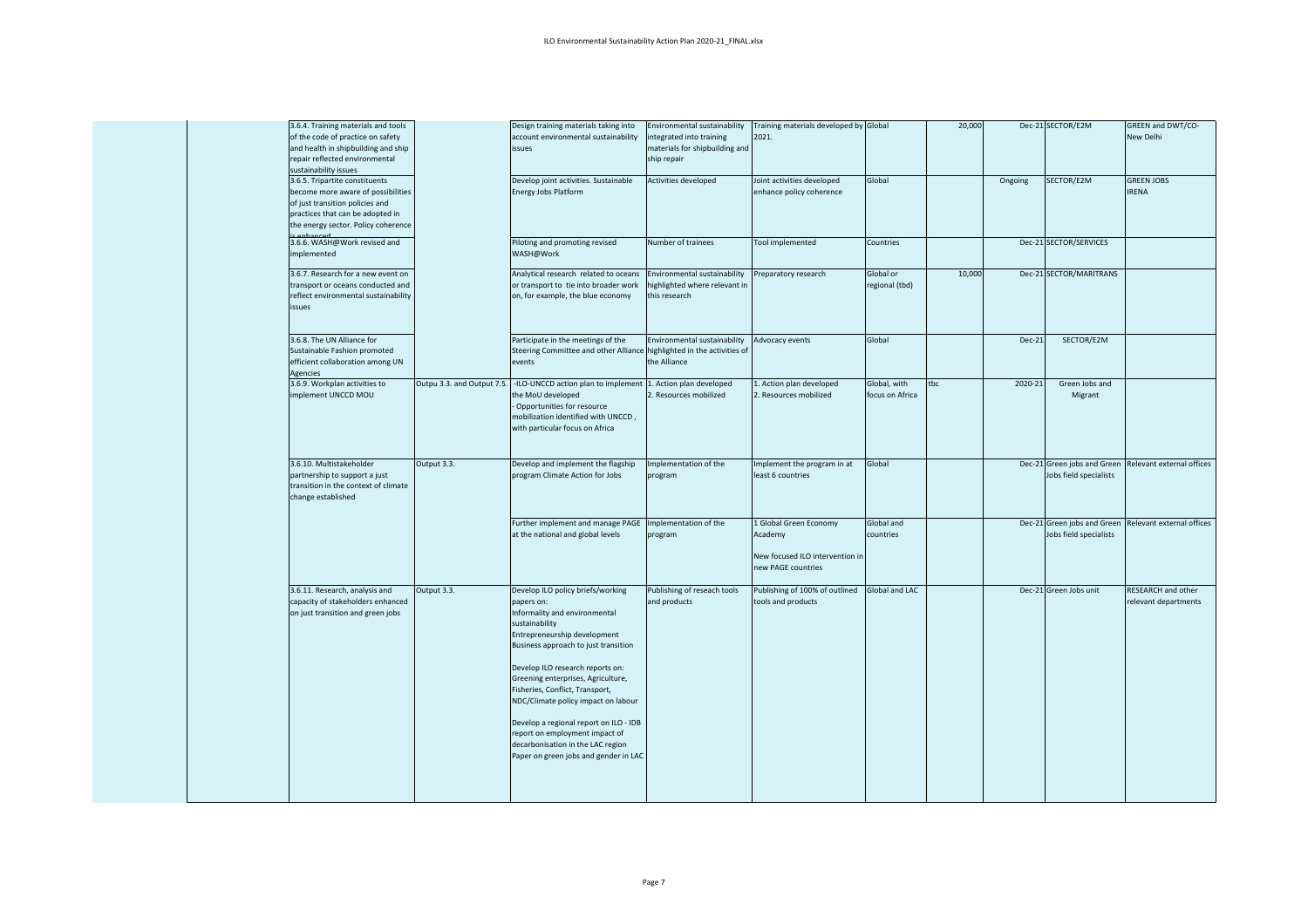| 3.7. Environmental<br>reflected in the promotion<br>of sustainable enterprises as developed<br>generators of employment<br>and promoters of innovation<br>and decent work<br>(P&B Outcome 4) | 3.7.1. A model of intervention to<br>sustainability considerations promote circularity in textiles,<br>clothing, leather and footwear is                                                                                                                                                                                                                                              | Output 4.1. Increased<br>to create an enabling<br>environment for<br>entrepreneurship and<br>sustainable enterprises                                                                                                                   | Draft a new intervention model for<br>capacity of member States programmes on circularity                                                                                                                                 | Environmental sustainability<br>and circularity promoted in<br>the model                                 | A model of intervention<br>designed                                     | Global                                                                        | 10,000                                                   |          | Dec-21 SECTOR/E2M    |                                                                                                                         |
|----------------------------------------------------------------------------------------------------------------------------------------------------------------------------------------------|---------------------------------------------------------------------------------------------------------------------------------------------------------------------------------------------------------------------------------------------------------------------------------------------------------------------------------------------------------------------------------------|----------------------------------------------------------------------------------------------------------------------------------------------------------------------------------------------------------------------------------------|---------------------------------------------------------------------------------------------------------------------------------------------------------------------------------------------------------------------------|----------------------------------------------------------------------------------------------------------|-------------------------------------------------------------------------|-------------------------------------------------------------------------------|----------------------------------------------------------|----------|----------------------|-------------------------------------------------------------------------------------------------------------------------|
|                                                                                                                                                                                              | 3.7.2. Just transition is incorporated<br>into the EESE program revised<br>methodology                                                                                                                                                                                                                                                                                                |                                                                                                                                                                                                                                        | Revise the method/tool of the<br>Environmental pillar in EESE program<br>to incorporate "Just Transition" aspect any EESE project.<br>and pilot support in one of the<br>countries covered by CO Harare or CO<br>Pretoria | Updated tool to be approved<br>by the management pilot in                                                | A set of new indicators and<br>questionnaires completed and<br>piloted. | HQ                                                                            | Staff Time and<br>Project fee of<br>US\$ 10000           | $Dec-21$ | EESE team, SME Unit  | Green Jobs Unit in<br><b>Enterprises Department</b><br>for necessary advisory.<br>DWT Pretoria for the<br>pilot country |
|                                                                                                                                                                                              | 3.7.3. Research on the linkages<br>between Environmental<br>Sustainability and the Business<br>Environment is conducted                                                                                                                                                                                                                                                               |                                                                                                                                                                                                                                        | Drawing on country case studies, issue<br>a working paper on the association<br>between the Environmental<br>Sustainability and the Business<br>Environment.                                                              | Working paper to be issued.                                                                              | paper                                                                   | HQ                                                                            | Staff Time and<br>consultant fee<br>of US\$ 5000         | $Dec-21$ | EESE team, SME Unit  | Green Jobs Unit in<br><b>Enterprises Department</b><br>for potential<br>collaboration                                   |
|                                                                                                                                                                                              | 3.7.4. Gender-inclusive renewable<br>energy planning and policies are<br>promoted by increasing women's<br>participation in relevant policy<br>formulation; Barriers related to<br>skills, information and social norms<br>for women entrepreneurs'<br>participation in sustainable energy<br>production are removed; Women's<br>productive use of sustainable<br>energy is promoted. | enterprises to adopt new<br>business<br>models, technology and<br>techniques to enhance<br>productivity and<br>sustainability                                                                                                          | 4.2. Strengthened capacity Conduct a research on women<br>entrepreneurs in the renewable<br>energy sector                                                                                                                 | <b>Evaluation of women</b><br>entrepreneurship in the<br>sector of renewable energies<br>to be conducted | Evaluation is published and<br>available on the ILO website             | Somalia                                                                       | Consultant fee dec. 21<br>USD 20'000,<br>plus staff time |          | WED team. SME unit   |                                                                                                                         |
|                                                                                                                                                                                              | 3.7.5. Help SMEs to increase energy<br>and resource production efficiency                                                                                                                                                                                                                                                                                                             |                                                                                                                                                                                                                                        | Support SMEs by delivering a training<br>module to improve energy and<br>resource efficiency                                                                                                                              | <b>SCORE Clean Production</b><br>module delivered to SMEs in<br>all SCORE 12 countries                   | 50 Clean Production modules<br>delivered                                | Ghana, China,<br>Vietnam,<br>Myanmar, Peru,<br>Colombia,<br>Ethiopia, Tunisia | staff time                                               | dec 21   | SCORE team, SME unit |                                                                                                                         |
|                                                                                                                                                                                              | 3.7.6. Enhance knowledge on the<br>linkages between market system<br>development and environmental<br>sustainability                                                                                                                                                                                                                                                                  | 4.4 Increased capacity of<br>member States and<br>enterprises to develop<br>policies and measures that<br>promote the alignment of<br>business practices with<br>decent work and a human-<br>centred approach to the<br>future of work | produce a brief on what we can learn<br>from Market system development and website<br>the environment                                                                                                                     | Brief is available on the ILO                                                                            | paper                                                                   | HQ/Field                                                                      | staff time                                               | Aug. 20  | LAB team, SME unit   | Green Jobs unit                                                                                                         |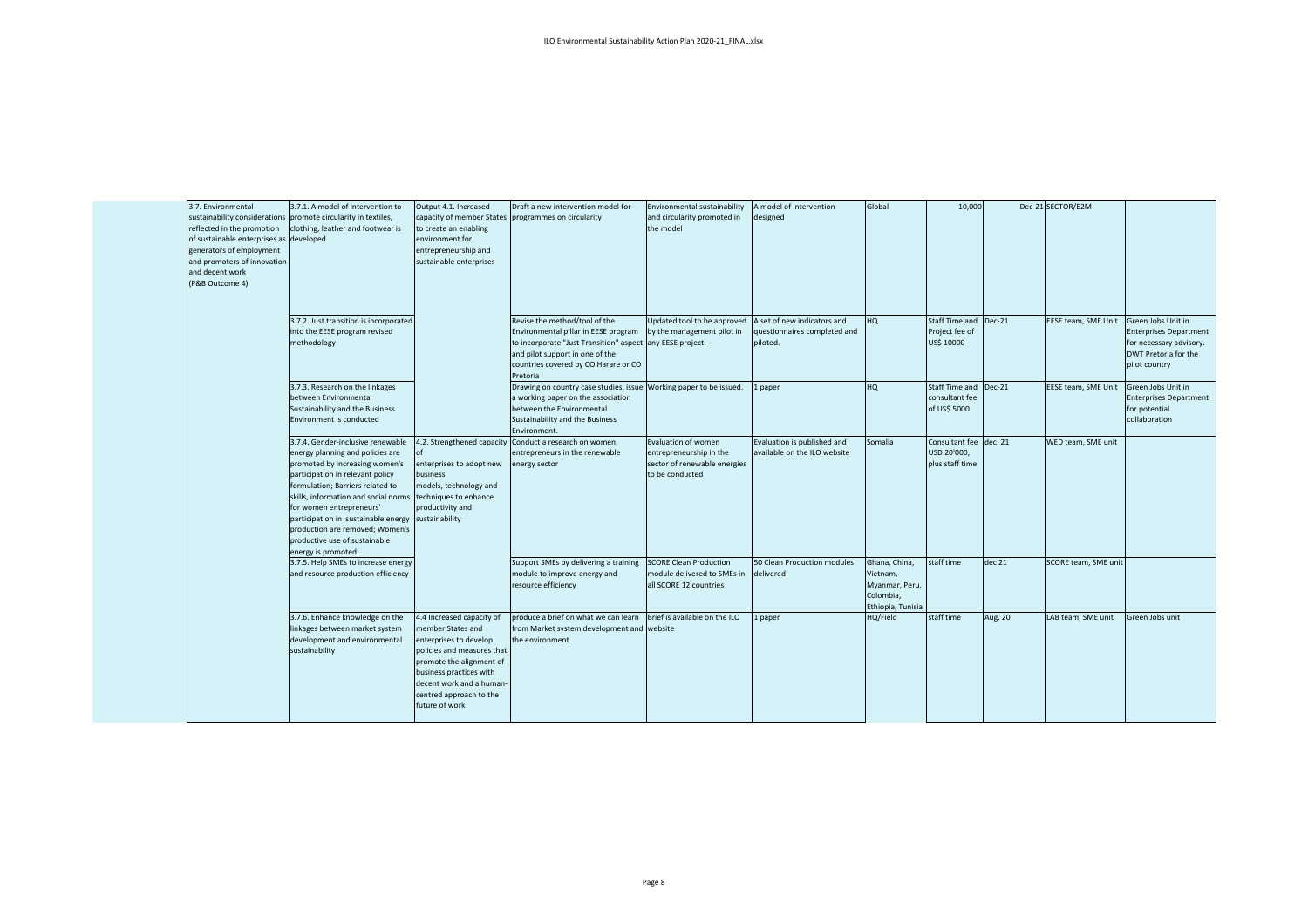| 3.8. Environmental<br>sustainability considerations<br>reflected in the promotion<br>of Skills and lifelong learning<br>to facilitate access to and<br>transitions in the labour<br>market<br>(P&B Outcome 5) | 3.8.1. Technical meeting on the<br>future of work promoted in the<br>automotive industry and the need<br>to invest in people's capabilities<br>and decent and sustainable work                                      | Output 5.1. Increased<br>capacity of the ILO<br>constituents to identify<br>current skills mismatches<br>and anticipate future skill<br>eeds                                                                                                           | Prepare inputs and outputs for<br>eflecting in the report just transition<br>and environmental sustainability<br>issues                                                                                                                                                  | Environmental sustainability<br>ighlighted in the report for<br>the meeting and meeting<br>conclusions (also the ILO<br>Guidelines on Just Transition) | Conclusions of the meeting and<br>ecommendations for future<br>action of the ILO and its<br>member States | Global    |       | <b>Dec-20</b> | SECTOR/E2M              |                        |
|---------------------------------------------------------------------------------------------------------------------------------------------------------------------------------------------------------------|---------------------------------------------------------------------------------------------------------------------------------------------------------------------------------------------------------------------|--------------------------------------------------------------------------------------------------------------------------------------------------------------------------------------------------------------------------------------------------------|--------------------------------------------------------------------------------------------------------------------------------------------------------------------------------------------------------------------------------------------------------------------------|--------------------------------------------------------------------------------------------------------------------------------------------------------|-----------------------------------------------------------------------------------------------------------|-----------|-------|---------------|-------------------------|------------------------|
| 3.9. Environmental<br>reflected in the promotion<br>of Gender equality and<br>equal opportunities and<br>treatment for all in the<br>world of work<br>(P&B Outcome 6)                                         | 3.9.1. Environmental sustainability<br>sustainability considerations promoted in a session or side-event capacity of the ILO<br>at the ICAO's Second Global Gender<br><b>Aviation Summit</b>                        | Output 6.2. Increased<br>constituents to strengthen<br>policies and strategies to<br>promote and ensure equal<br>opportunities,<br>participation and<br>treatment between<br>women and men, including<br>equal remuneration for<br>work of equal value | Prepare questions and inputs to shape Environmental sustainability<br>a questions of session or side-event at will be highlighted when<br>aviation summit                                                                                                                | relevant during the discussion                                                                                                                         | Report                                                                                                    | Global    | 5,000 |               | Dec-21 SECTOR/MARITRANS |                        |
|                                                                                                                                                                                                               | 3.9.3. A just transition to<br>environmental sustainability and<br>climate change thorugh new tools<br>concerning indigenous peoples,<br>persons with disabilities and HIV<br>and AIDS.                             | Output 6.4                                                                                                                                                                                                                                             | Prepare the tools for strengthening<br>consultation and participation of<br>indigenous peoples in line with<br>Convention No. 169 to be included in<br>the C169 toolbox                                                                                                  | Inclusion of case studies and<br>training tools in the C169<br>toolbox                                                                                 | At least 2 Tools are included in<br>the C169 toolbox                                                      | Global    |       |               | Dec-21 GED/ILOAIDS      |                        |
|                                                                                                                                                                                                               |                                                                                                                                                                                                                     |                                                                                                                                                                                                                                                        | A knowledge product on green<br>jobs/economy and persons with<br>disabilities for promoting disability<br>inclusion in the global climate change<br>negotiations and especially the work<br>stream on just transition                                                    |                                                                                                                                                        | Knowldge prouct                                                                                           | Global    |       |               | Jun-21 GED/ILOAIDS      |                        |
|                                                                                                                                                                                                               |                                                                                                                                                                                                                     |                                                                                                                                                                                                                                                        | Finalization the reserach on: The<br>Impact of Climate change on the AIDS<br>response, particularly in the world of<br>work and on workers living with HIV                                                                                                               |                                                                                                                                                        | Study                                                                                                     | Global    |       | Dec. 2020     | <b>GED/ILOAIDS</b>      |                        |
| 3.10. Environmental<br>sustainability and just<br>transition considerations<br>reflected in the promotion<br>of Adequate and effective<br>protection at work for all<br>(Outcome 7)                           | 3.10.1. Tripartite constituents at<br>the national level are more aware<br>of the social and environmental<br>impact and adopt measures to<br>address them decent work<br>challenges in the waste sector            | Output 7.2. Increased<br>capacity of member States<br>to ensure safe and healthy<br>working conditions                                                                                                                                                 | Finalize the Research report "From<br>Waste to Jobs: Decent work challenges<br>and opportunities in the management<br>of e-waste in Argentina"                                                                                                                           | Finalization of report                                                                                                                                 | Report                                                                                                    | Argentina | 2,300 | 2020          | SECTOR/E2M              | <b>CO-Buenos Aires</b> |
|                                                                                                                                                                                                               | 3.10.2. Environmental sustainability Output 7.2. Increased<br>addressed in meetings gathering<br>constituents and other ILO partners to ensure safe and healthy<br>to ensure safe and healthy working<br>conditions | capacity of member States<br>working conditions                                                                                                                                                                                                        | A meeting of experts to discuss and<br>adopt a Code of Practice on Safety and reflected where relevant in<br>Health in textiles, clothing, leather and the code of practice<br>footwear<br>Draft the code of practice, including<br>sustainable issues where appropriate | Environmental sustainability                                                                                                                           | Code of practice                                                                                          | Global    |       | Dec-21        | SECTOR/E2M              |                        |
|                                                                                                                                                                                                               |                                                                                                                                                                                                                     |                                                                                                                                                                                                                                                        | Prepare inputs and guidelines for the<br>medical examination of fishers at the<br>occasion of the meeting of experts to<br>produce joint ILO-IMO Guidelines for<br>medical examination of fishers<br>Third quarter 2021                                                  | Environmental sustainability<br>will be taken into account<br>where relevant for the<br>nedical examination of<br>fishers                              | Guidelines                                                                                                | Global    |       |               | Dec-21 SECTOR/MARITRANS |                        |
|                                                                                                                                                                                                               |                                                                                                                                                                                                                     |                                                                                                                                                                                                                                                        | Prepare inputs for meeting document Environmental sustainability<br>for the revision of the Code of Practice<br>on OSH in Construction reflecting just of practice<br>transition and environmental<br>sustainability as needed.<br>(November 2021)                       | ighlighted in the draft code                                                                                                                           | Code of practice                                                                                          | Global    |       |               | Dec-21 SECTOR/FACT      |                        |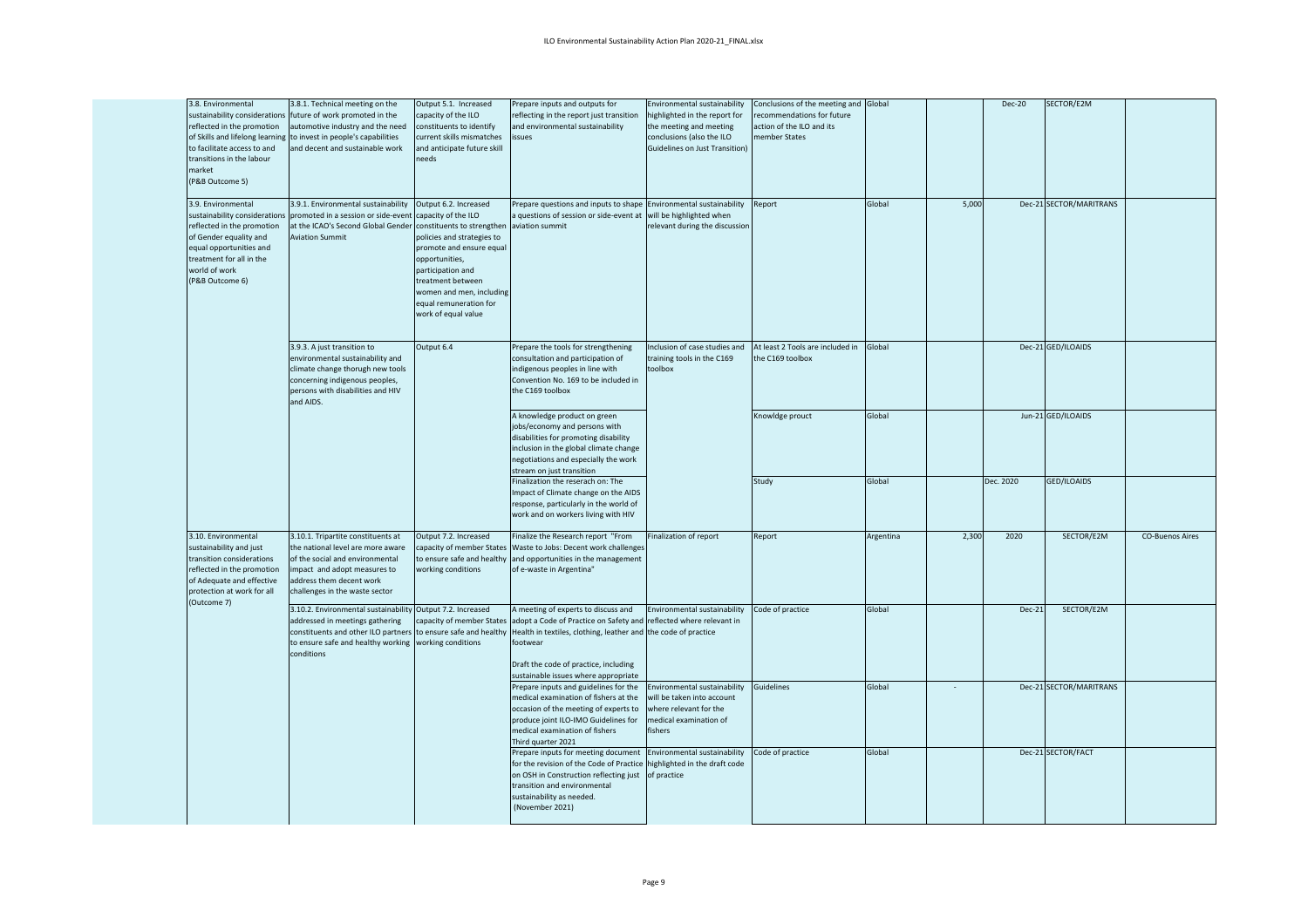## ILO Environmental Sustainability Action Plan 2020-21\_FINAL.xlsx

|  |                                                                                                                                                                                                                                                                                                                                                                                                                                                  |                                                                                                                         | At the Sub-regional meeting on mining Sustainability issues are<br>n Southern Africa: creating a brighter<br>future of work (Pretoria, 2020):<br>Draft meetings documents taking<br>into account sustainability issues<br>Organize the meeting<br>publish the outcome document                                                                                                                                                                                  | addressed in the background<br>and outcome documents of<br>the meetings                                                                                                                                       | Points of consensus                                                                      | <b>Region Africa</b>                                                                                                                      |                                                                | Dec-21                                               |                                                                                                               |                 |
|--|--------------------------------------------------------------------------------------------------------------------------------------------------------------------------------------------------------------------------------------------------------------------------------------------------------------------------------------------------------------------------------------------------------------------------------------------------|-------------------------------------------------------------------------------------------------------------------------|-----------------------------------------------------------------------------------------------------------------------------------------------------------------------------------------------------------------------------------------------------------------------------------------------------------------------------------------------------------------------------------------------------------------------------------------------------------------|---------------------------------------------------------------------------------------------------------------------------------------------------------------------------------------------------------------|------------------------------------------------------------------------------------------|-------------------------------------------------------------------------------------------------------------------------------------------|----------------------------------------------------------------|------------------------------------------------------|---------------------------------------------------------------------------------------------------------------|-----------------|
|  |                                                                                                                                                                                                                                                                                                                                                                                                                                                  |                                                                                                                         | At the Sub-regional meetings to<br>promote decent work for sanitation<br>workers<br>Draft meetings documents taking<br>into account sustainability issues<br>Organize the meeting<br>publish the outcome document                                                                                                                                                                                                                                               | Sustainability issues are<br>addressed in the background<br>and outcome documents of<br>the meetings                                                                                                          | Points of consensus                                                                      | Region                                                                                                                                    |                                                                |                                                      | Dec-21 SECTOR/SERVICES                                                                                        |                 |
|  | 3.10.3. Development cooperation<br>projects supported constituents in<br>examining opportunities to address develop<br>climate, migration and employment fair and effective labour<br>opportunities including<br>development of green jobs in areas institutions and services to Systems" methodology<br>affected by climate related<br>migration.                                                                                               | Output 7.5. Increased<br>capacity of constituents to<br>migration frameworks,<br>protect migrant workers<br>Output 3.3. | . Study on the access to labour<br>markets and environmental situation<br>of refugees, asylum seekers and<br>migrants from Mali and Nigeria using<br>the "Approach to Inclusive Market<br>2. Research on the Interaction<br>between Climate Change Variables,<br>Labour Markets and Migration in<br>Selected Migration Corridors in the<br><b>IGAD Region</b>                                                                                                   | Note: first activity is subject to 2 studies finalised<br>funding<br>No. Of studies finalised                                                                                                                 |                                                                                          | West and East<br>Africa                                                                                                                   | <b>TBC</b>                                                     |                                                      | Jul-05 MIGRANT together<br>with Green Jobs,<br><b>DEVINVEST</b>                                               |                 |
|  | 3.10.4. Leadership role in the<br>Warsaw International Mechanism<br>for Loss and Damage (WIM) Task<br>Force on Displacement                                                                                                                                                                                                                                                                                                                      |                                                                                                                         | The ILO is a core expert member of the Participation in activities of<br><b>United Nations Framework</b><br>Convention on Climate Change<br>(UNFCCC) mandated Task Force on<br>Displacement under the Warsaw<br>nternational Mechanism for Loss and<br>Damage, and contributed to the<br>development of recommendations<br>which include reference to ILO<br>standards and the Global Compact.<br>These were adopted by the<br>Conference of the Parties to the | <b>Task Force</b>                                                                                                                                                                                             | Participation in activities of Task Global<br>Force                                      |                                                                                                                                           | staff cost and<br>mission costs                                | 2019-2021 MIGRANT                                    |                                                                                                               |                 |
|  | 3.10.5. TfD workplan, including<br>awareness raising, capacity building<br>and knowledge management<br>mplemented                                                                                                                                                                                                                                                                                                                                |                                                                                                                         | Together with UNHCR, IOM, PDD,<br>Compile selected good practice case<br>studies and lessons learnt of relevant<br>projects/programmes that have<br>integrated climate-related mobility for<br>the purpose of improving design of<br>project proposals and access to<br><b>funding</b><br>Together with UNHCR, IOM, IFRC,<br>Compile selected good practice case                                                                                                | Implementation of ILO<br>commitments within the Task<br>Force on Displacement Work                                                                                                                            | 100% implementation of ILO<br>component of the work plan                                 | Global                                                                                                                                    | tbc                                                            |                                                      | 2020-21 MIGRANT                                                                                               |                 |
|  | 3.10.6. Reduced workers' exposure<br>to chemical risks in target countries,<br>with a focus on agriculture and<br>construction sectors                                                                                                                                                                                                                                                                                                           | Output 7.2. Increased<br>capacity of member States<br>to ensure<br>safe and healthy working<br>conditions               | Assessments of country specific<br>regulatory frameworks on chemicals;<br>assessments of actual workers'<br>exposure to chemicals; policy,<br>technical and operational support for<br>the safe use of chemicals/ to reduce<br>workers' exposure to chemicals,<br>including through the promotion of<br>green agriculture practices                                                                                                                             | Number of target countries<br>that have implemented<br>regulatory or practical<br>measures aimed at reducing<br>workers' exposure to<br>chemical risks                                                        | At least 4 countries                                                                     | Country level<br>Myanmar<br>(agriculture) +<br>Madagascar<br>(agriculture) +<br>Cambodia<br>(construction) +<br>Viet Nam<br>(agriculture) | Around<br>300,000 USD<br>for activity<br>costs<br>(estimation) | 2020-2021 but<br>some activities<br>to go until 2023 | All activities to Country offices in<br>e started during Yangon, Bangkok,<br>the biennium Hanoi. Antananarivo | LABADMIN/OSH    |
|  | 3.10.7. Promotional documents<br>developed on ILO chemical work (A<br>promotional brochure on ILO<br>chemical activities; A promotional<br>brochure of C170; A legal review of<br>ILO chemical instruments);<br>Advocacy documents developed<br>report of global chemical<br>exposures at the workplace and key<br>action areas); ILO staff and<br>constituents participate in key<br>discussions and planning meetings<br>of SAICM Beyond 2020. |                                                                                                                         | Support the promotion and<br>ratification of ILO Conventions, and<br>related labour standards, ILO Codes of work B) Number of advocacy<br>Practice and tools on chemical safety;<br>define priorities, responsible partners<br>and a timeline of action for the<br>engagement of world of work actors ir<br>Beyond 2020; mobilise ILO staff and<br>constituents in SAICM Beyond 2020<br>discussions                                                             | A) Number of promotional<br>documents on ILO chemicals<br>documents developed and<br>world of work actors engaged<br>on key areas C) Number of<br>constituents engaged in<br>SAICM Beyond 2020<br>discussions | A) 1 promotional document B) Global<br>1 advocacy document C) 18<br>constituents engaged |                                                                                                                                           | 163,966 EUR                                                    | 1 July 2019-<br>August 2021                          | LABADMIN/OSH                                                                                                  | ACTRAV, ACT/EMP |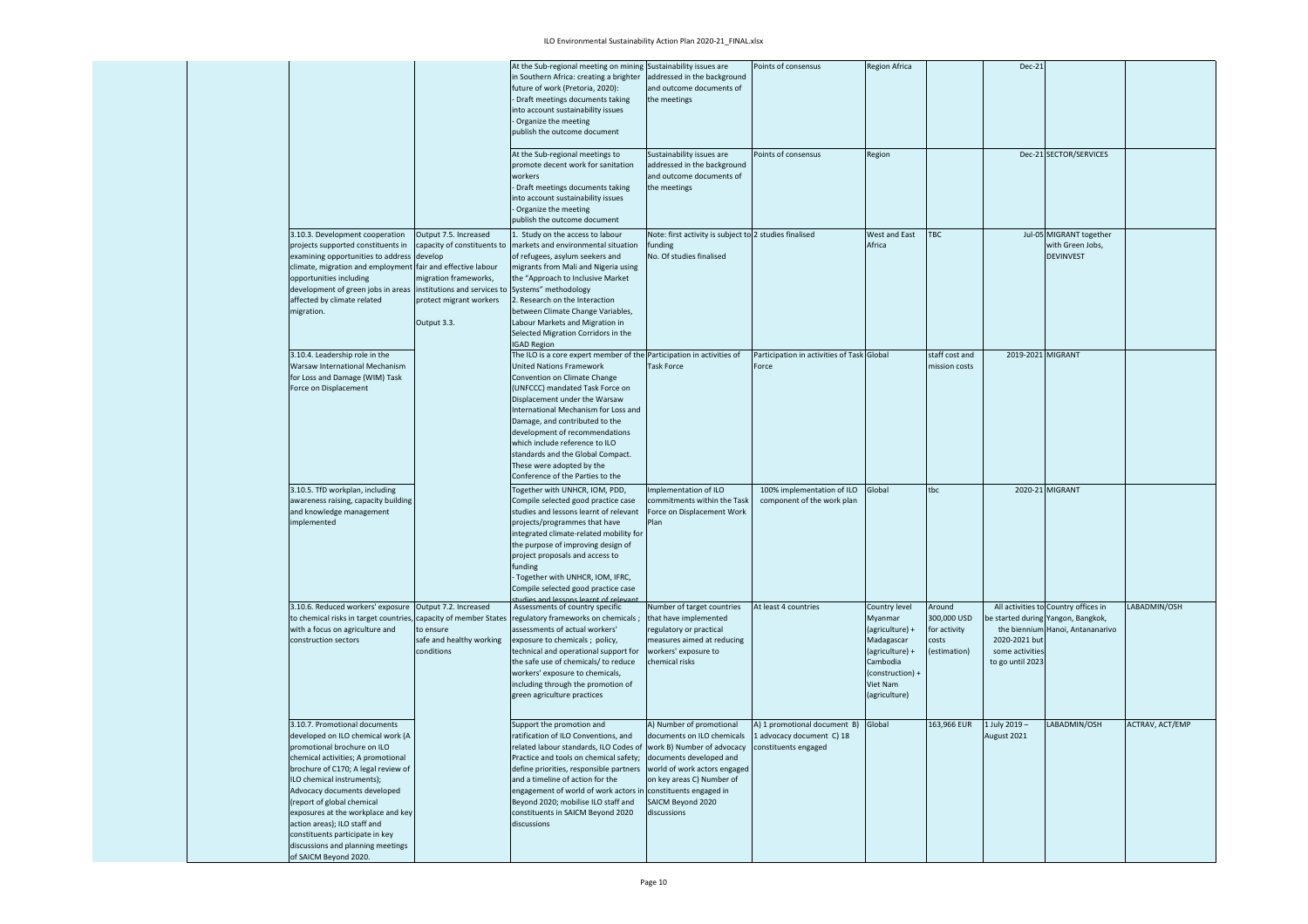## ILO Environmental Sustainability Action Plan 2020-21\_FINAL.xlsx

| 3.11. Environmental<br>sustainability and just<br>transition considerations<br>reflected in the promotion<br>of Comprehensive and | 3.11.1. Countries are supported in<br>formulating and adopting social<br>protection policies and measures to States to integrate social<br>protect workers and their families<br>affected by economic, natural and | Output 8.3: Increased<br>capacity of the member<br>protection in<br>comprehensive policy                                                                                        | Provide methodological guidance to<br>include environmental sustainability<br>concerns in CPOs linked to Output 8.3                                                                                                                               | Number of countries<br>supported                             | On demand           | HQ and Field        | Staff time              |                | 2020-21 SOCPRO             | OCT; PROGRAM                                      |
|-----------------------------------------------------------------------------------------------------------------------------------|--------------------------------------------------------------------------------------------------------------------------------------------------------------------------------------------------------------------|---------------------------------------------------------------------------------------------------------------------------------------------------------------------------------|---------------------------------------------------------------------------------------------------------------------------------------------------------------------------------------------------------------------------------------------------|--------------------------------------------------------------|---------------------|---------------------|-------------------------|----------------|----------------------------|---------------------------------------------------|
| for all<br>(P&B Outcome 8)                                                                                                        | sustainable social protection other shocks, including climate<br>change and environmental<br>degradation, thereby facilitating a<br>just transition to greener<br>economies (Output 8.3)                           | responses to support and<br>protect workers and<br>employers during their life<br>and work transitions<br>Output 3.3: Increased<br>capacity of member States<br>o formulate and | Provide support to address just<br>ransition issues in relevant CPOs                                                                                                                                                                              | Number of countries<br>supported                             | On demand           | HQ and Field        | Staff time              |                | Dec-21 SOCPRO              | OCT                                               |
|                                                                                                                                   | 3.11.2. Policy paper on the role of<br>social protection in the fight against<br>climate change and ensuring a just<br>transition is developed                                                                     | mplement policies for a<br>ust transition towards<br>environmentally<br>sustainable economies and Finalize and publish<br>societies                                             | Develop an inventory of national<br>experiences linking social protection<br>and climate change                                                                                                                                                   | Number of policy papers<br>developed                         |                     | <b>IQ and Field</b> | Staff time              |                | 2021 SOCPRO                | <b>GREEN JOBS, RESEARCH,</b><br>SKILLS, DEVINVEST |
|                                                                                                                                   | 3.11.3. Web page "Social Protection<br>and Climate Change" is updated                                                                                                                                              |                                                                                                                                                                                 | Update the web page including<br>relevant resources                                                                                                                                                                                               | Number of web pages<br>updated                               |                     | HQ                  | Staff time              |                | 2020-21 SOCPRO             | CO-DWT                                            |
|                                                                                                                                   | 3.11.4. DC project proposal linking<br>social protection and climate<br>change is developed                                                                                                                        |                                                                                                                                                                                 | Elaborate a proposal in collaboration<br>with the government and peer-review<br>by specialists and other relevant<br>departments<br>Engage with potential development<br>partners (GCF, AFD, ADB, etc.) and<br>mobilize resources, submitting the | Number of development<br>cooperation proposals<br>developed  | At least 1 proposal | <b>IQ</b> and Field | 15000 + Staff<br>time   |                | 2020-21 SOCPRO             | <b>GREEN JOBS, SKILLS,</b><br><b>DEVINVEST</b>    |
|                                                                                                                                   |                                                                                                                                                                                                                    |                                                                                                                                                                                 | proposal to relevant calls                                                                                                                                                                                                                        |                                                              |                     |                     |                         |                |                            |                                                   |
|                                                                                                                                   | 3.11.5. Communication materials to<br>disseminate the linkages between<br>social protection and climate                                                                                                            |                                                                                                                                                                                 | Develop a communication strategy                                                                                                                                                                                                                  | Number of strategies<br>developed                            |                     | HQ                  | $10000 + Staff$<br>time | 2020-21 SOCPRO |                            | DCOMM, GREEN JOBS,<br><b>PRODOC</b>               |
|                                                                                                                                   | change are developed                                                                                                                                                                                               |                                                                                                                                                                                 | Develop communication tools<br>(posters, banners, videos, social<br>media, etc.)                                                                                                                                                                  | Number of tools developed                                    |                     |                     |                         |                |                            |                                                   |
|                                                                                                                                   | 3.11.6. Knowledge on the role of<br>social insurance in the context of                                                                                                                                             |                                                                                                                                                                                 | Prepare and publish the report                                                                                                                                                                                                                    | Number of studies developed                                  |                     | HQ and Field        | 25,000 + Staff<br>:ime  | 2020-21 SOCPRO |                            | GREEN JOBS, RESEARCH,<br><b>AFD</b>               |
|                                                                                                                                   | climate change is developed and<br>disseminated                                                                                                                                                                    |                                                                                                                                                                                 | Develop a video to disseminate the<br>key findings of the study<br>Present the study at a conference in                                                                                                                                           | Number of videos developed<br>Number of conferences          |                     |                     |                         |                |                            |                                                   |
|                                                                                                                                   |                                                                                                                                                                                                                    |                                                                                                                                                                                 | Paris                                                                                                                                                                                                                                             | organized                                                    |                     |                     |                         |                |                            |                                                   |
|                                                                                                                                   | 3.11.7. Recurrent Item Report on<br>social protection (social security) is<br>prepared and discussed at the ILC<br>in June 2020                                                                                    |                                                                                                                                                                                 | Draft report and discussion at the ILC Number of reports developed<br>2020                                                                                                                                                                        |                                                              |                     | <b>IQ</b> and Field | Staff time              |                | 2020 SOCPRO                |                                                   |
|                                                                                                                                   | 3.11.8. New edition of the World<br>Social Protection Report 2020-21 is<br>developed                                                                                                                               |                                                                                                                                                                                 | Draft report and publication                                                                                                                                                                                                                      | Number of reports developed                                  |                     | HQ and Field        | Staff time              |                | 2020-21 SOCPRO             |                                                   |
|                                                                                                                                   | 3.11.9. Case studies covering<br>national experiences on social<br>protection and climate change are<br>documented                                                                                                 |                                                                                                                                                                                 | Document case studies covering<br>national experiences on social<br>protection and climate change                                                                                                                                                 | Number of case studies                                       | At least 1          | HQ and Field        | Staff time              |                | 2020-21 SOCPRO             |                                                   |
|                                                                                                                                   | 3.11.10. Capacities of social<br>partners are enhanced with a view<br>to strengthen social protection<br>systems to prepare and respond to<br>natural disasters                                                    |                                                                                                                                                                                 | Support capacity building on social<br>protection in the context of climate<br>hange (ITC-ILO, etc.)                                                                                                                                              | Number of trainings delivered On demand                      |                     | HQ                  | Staff time              |                | 2020-21 SOCPRO, GREEN JOBS |                                                   |
|                                                                                                                                   |                                                                                                                                                                                                                    |                                                                                                                                                                                 | Development of partnerships and<br>mobilization of resources for social<br>protection                                                                                                                                                             | Number of partnerships<br>developed                          | At least 1          | HQ and Field        |                         |                | 2020-21 SOCPRO             | <b>GREEN JOBS</b>                                 |
|                                                                                                                                   | 3.11.11. Awareness-raising and<br>advocacy activities are conducted                                                                                                                                                |                                                                                                                                                                                 | Participate in international and<br>national conferences to raise<br>awareness on the role of social<br>protection in the fight against climate<br>change (COP, etc.)                                                                             | Number of persons exposed<br>to awareness-raising activities | 500                 | <b>HQ</b> and Field | 10,000 + Staff<br>ime   |                | 2020-21 SOCPRO             | <b>GREEN JOBS</b>                                 |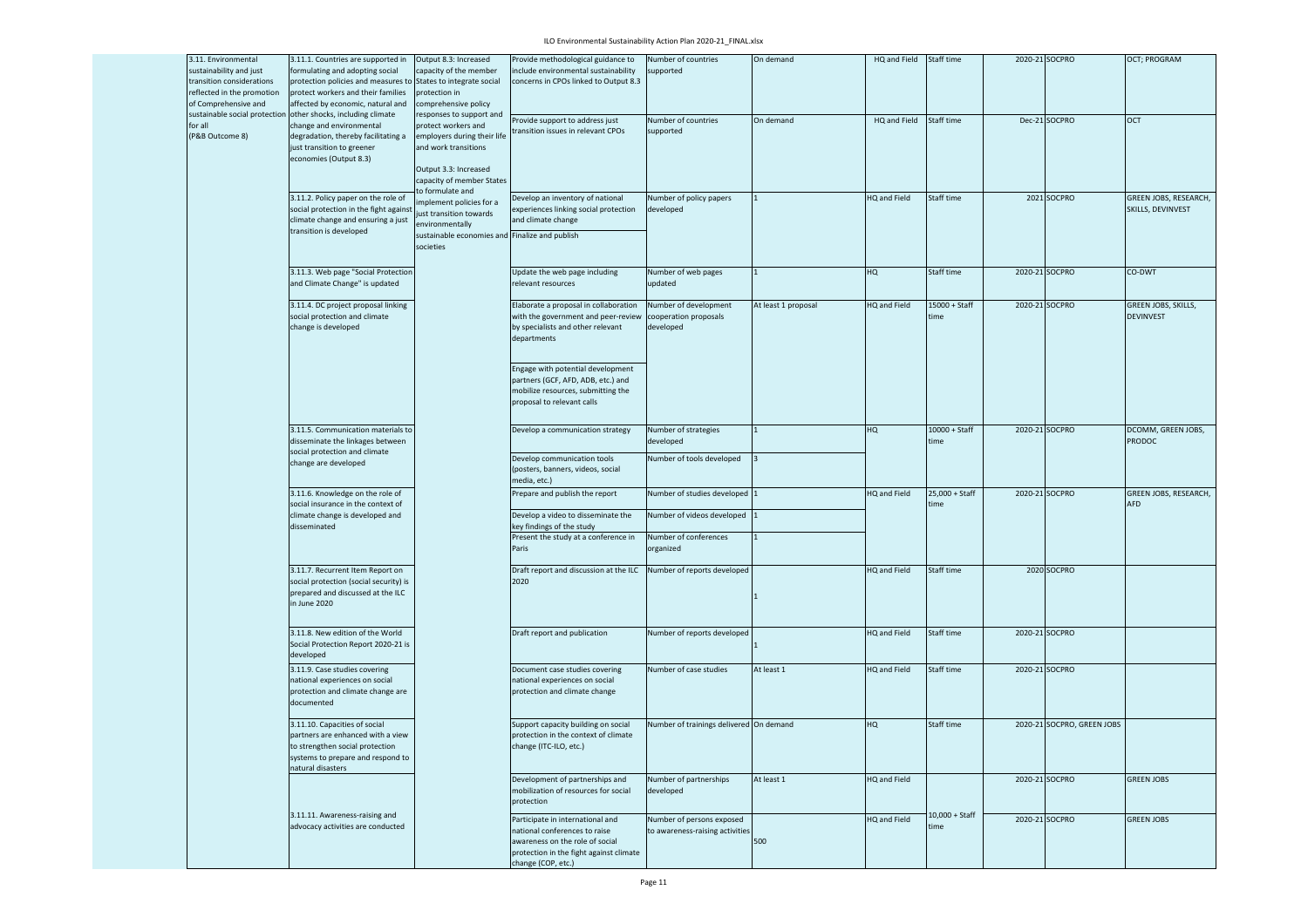|                                                                           | 3.12. Environmental<br>sustainability and just<br>transition considerations<br>reflected in the promotion<br>of Authoritative and                                                         | 3.12.1. Research on the linkages<br>between the world of work and just<br>transition to environmental<br>sustainability conducted |             | Report drafting, production and<br>dissemination<br>"Decarbonising in Latin America and<br>the Caribbean" report, joint with IADB                                           | Report published                                                                                                                 | 1 report                                                                                                                                                             | HQ                  | $10,000 +$ Staff<br>time          | Aug-20     | <b>RESEARCH</b>                                          | <b>IADB</b>       |
|---------------------------------------------------------------------------|-------------------------------------------------------------------------------------------------------------------------------------------------------------------------------------------|-----------------------------------------------------------------------------------------------------------------------------------|-------------|-----------------------------------------------------------------------------------------------------------------------------------------------------------------------------|----------------------------------------------------------------------------------------------------------------------------------|----------------------------------------------------------------------------------------------------------------------------------------------------------------------|---------------------|-----------------------------------|------------|----------------------------------------------------------|-------------------|
|                                                                           | innovative research to<br>enable policy development<br>and lead on frontier issues<br>in the world of work. (P&B<br>Outcome A2)                                                           |                                                                                                                                   |             | Report drafting, production and<br>dissemination<br>"Greening the Workplace: A legal<br>perspective" report                                                                 | Report published                                                                                                                 | 1 report                                                                                                                                                             | HQ                  | $5,000 + Start$<br>time           | Early 2021 | RESEARCH                                                 | <b>GREEN JOBS</b> |
| 4. Mainstream<br>environmental<br>sustainability in Country<br>Programmes | 4.1. Just transition to<br>environmental sustainability<br>incorporated into DWCPs,<br>other national programming transition to environmental<br>frameworks and country DC sustainability | 4.1.1. Decent Work Country<br>Programmes (DWCP) and CPOs<br>include references to a just                                          | Output 3.3. | Analyse greening factors and drivers in<br>the process of formulating new DWCP                                                                                              | Share of DWCPs developed in 40%<br>2020-21 that include<br>references to a just transition<br>to environmental<br>sustainability |                                                                                                                                                                      | <b>HQ and Field</b> |                                   |            | Dec-21 field specialists,<br>selected country<br>offices | <b>GREEN JOBS</b> |
|                                                                           | projects as an opportunity<br>and risk factor for achieving<br><b>Decent Work</b>                                                                                                         |                                                                                                                                   |             | Provide support in formulation and<br>revisions of relevant CPOs to address<br>just transition to environmental<br>sustainability                                           | CPOs with references to just<br>transition to environmental<br>sustainability                                                    | At least 8 countries<br>systematically make references<br>to the just transition to<br>environmental sustainability in<br>the formulation /revision of<br><b>CPO</b> | <b>HQ and Field</b> |                                   |            | Dec-21 field specialists,<br>selected country<br>offices | <b>GREEN JOBS</b> |
|                                                                           |                                                                                                                                                                                           | 4.1.2. DC country projects feature<br>green jobs                                                                                  | Output 3.3. | Tawdif II-Component 4 (more detailed Delivery of products<br>could be found with CO Algiers)                                                                                |                                                                                                                                  | All products delivered                                                                                                                                               | <b>CO Abidjan</b>   | <b>Tawdif II</b><br>project by UK |            | Dec-21 CO Algiers and SKILLS                             |                   |
|                                                                           |                                                                                                                                                                                           |                                                                                                                                   |             | Output 3.3. and Output 8.3 Promote Social dialogue processes on<br>just transition in CR, within the<br>framework of the decarbonisation<br>policy of the country (CRI 133) | Delivery of products                                                                                                             | All products delivered                                                                                                                                               | Costa Rica          | 10000                             |            | Dec-21 ILO Costa Rica                                    | <b>GREEN JOBS</b> |
|                                                                           |                                                                                                                                                                                           |                                                                                                                                   | Output 3.3. | Develop a green business promotion<br>manual for CDMX;<br>Elaboration of a manual on<br>sustainable mobility at work for the<br>CDMX:                                       | Delivery of products                                                                                                             | All products delivered                                                                                                                                               | <b>Mexico</b>       | 70000                             |            | Dec-21 ILO Mexico (LAC)                                  | <b>GREEN JOBS</b> |
|                                                                           |                                                                                                                                                                                           |                                                                                                                                   |             | Promote Skills for Green Jobs<br><b>Enterprise productivity and cleaner</b><br>production<br>Dialogue with Employers organizations<br>on Green business                     | Delivery of products                                                                                                             | All products delivered                                                                                                                                               | LAC                 |                                   |            | Dec-21 ILO Caribbean (LAC)                               | <b>GREEN JOBS</b> |
|                                                                           |                                                                                                                                                                                           |                                                                                                                                   |             | Develop Green Jobs Survey<br>(supporting Barbados Statistical<br>Survey)<br>PAGE Barbados- SPS126                                                                           | Delivery of products                                                                                                             | All products delivered                                                                                                                                               | <b>Barbados</b>     |                                   |            | Dec-21 ILO Caribbean (LAC)                               | <b>GREEN JOBS</b> |
|                                                                           |                                                                                                                                                                                           |                                                                                                                                   |             | Implement project RAEE in<br>collaboration with ONUDI<br>Develop programs of green jobs in<br>areas of environmental protection in<br>collaboration with UNESCO             | Delivery of products                                                                                                             | All products delivered                                                                                                                                               | Argentina           |                                   |            | Dec-21 ILO Argentina                                     | <b>GREEN JOBS</b> |
|                                                                           |                                                                                                                                                                                           |                                                                                                                                   |             | Further implement PAGE Mato Grosso Delivery of products<br>(BRA 101)                                                                                                        |                                                                                                                                  | All products delivered                                                                                                                                               | <b>Brasil</b>       |                                   |            | Dec-21 ILO Brasil                                        | <b>GREEN JOBS</b> |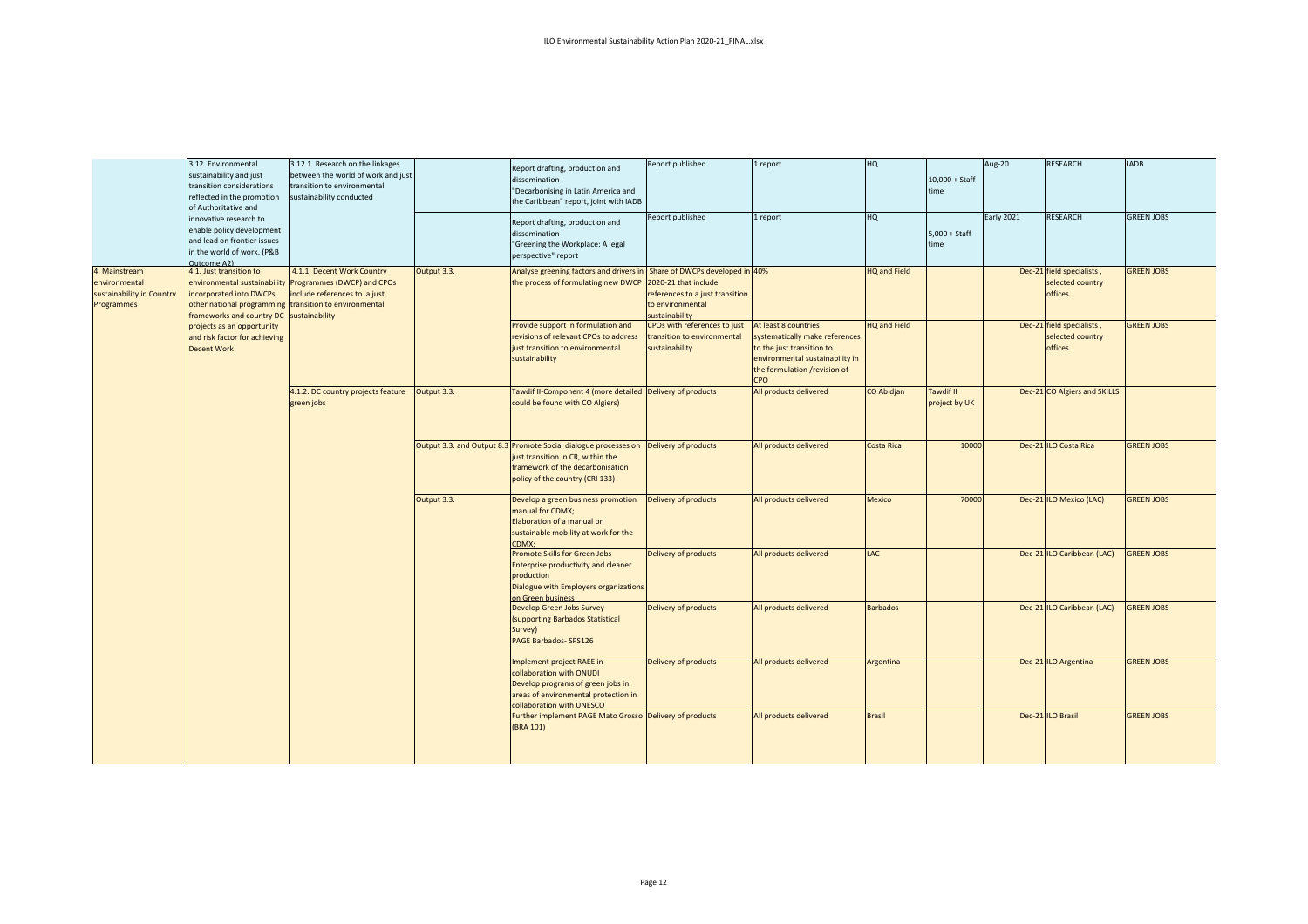|                                                                                                                                                                                                                                                   |                                                                                                                                                         |                                                                                                                                            |             | Organize a regional meeting during<br>this year on professional training and<br>green jobs; Publish a technical note on<br>the same theme; PAGE in Uruguay,<br>take part in the pilot cases with the<br>National Institute of Professional<br>Development and Training (INEFOP)<br>for the transversalization of the theme<br>of green jobs in their training offer.<br>(RLA 153) | Delivery of products                                                                                   | All products delivered                                                                                              | LAC                            |                                                  |             | Dec-21 CINTERFOR (Uruguay) GREEN JOBS                 |                                                       |
|---------------------------------------------------------------------------------------------------------------------------------------------------------------------------------------------------------------------------------------------------|---------------------------------------------------------------------------------------------------------------------------------------------------------|--------------------------------------------------------------------------------------------------------------------------------------------|-------------|-----------------------------------------------------------------------------------------------------------------------------------------------------------------------------------------------------------------------------------------------------------------------------------------------------------------------------------------------------------------------------------|--------------------------------------------------------------------------------------------------------|---------------------------------------------------------------------------------------------------------------------|--------------------------------|--------------------------------------------------|-------------|-------------------------------------------------------|-------------------------------------------------------|
|                                                                                                                                                                                                                                                   |                                                                                                                                                         |                                                                                                                                            |             | Further implement the SIDA-Garment<br>Project in Asia and the Pacific                                                                                                                                                                                                                                                                                                             | Implementation of the project Bangladesh, Cambodia, Laos,<br>n concerned countries                     | ndonesia, Myanmar                                                                                                   | <b>Asiaand the</b><br>Pacific  |                                                  | Dec-21 ROAP |                                                       | <b>GREEN JOBS</b>                                     |
|                                                                                                                                                                                                                                                   |                                                                                                                                                         |                                                                                                                                            |             | Draft project proposals in<br>coordination with field offices                                                                                                                                                                                                                                                                                                                     | Project proposals formulated<br>and submitted for funding<br>informed by the P&B                       | At least 10 countries                                                                                               | <b>Global and</b><br>countries |                                                  |             | Dec-21 Green jobs and Green<br>Jobs field specialists | <b>Country offices</b>                                |
|                                                                                                                                                                                                                                                   |                                                                                                                                                         |                                                                                                                                            |             | Provide technical support to field<br>offices, promote collaborative<br>nitiatives                                                                                                                                                                                                                                                                                                |                                                                                                        |                                                                                                                     |                                |                                                  |             |                                                       |                                                       |
|                                                                                                                                                                                                                                                   |                                                                                                                                                         | 4.1.3. Strategic Plans of<br>constituents (including NDCs)<br>incorporate environmental<br>sustainability                                  | Output 3.3. | Incorporating Juts Transition (social<br>and employment benefits) in the<br>update of NDC of Côte d'Ivoire                                                                                                                                                                                                                                                                        | <b>Updated NDC</b>                                                                                     | $\mathbf{1}$                                                                                                        | CO Abidjan                     | Sida Just<br>Transition<br>project               |             | Green Jobs and CO<br>Abidjan                          |                                                       |
|                                                                                                                                                                                                                                                   |                                                                                                                                                         |                                                                                                                                            |             | Developing a national green jobs<br>strategy for Côte d'Ivoire                                                                                                                                                                                                                                                                                                                    | <b>Green Jobs strategy</b>                                                                             | $\mathbf{1}$                                                                                                        | C0 Abidjan                     | APERP<br>allocated fund<br>$(17800 \text{ USD})$ |             | End 2020 Green Jobs and CO<br>Abidjan                 |                                                       |
|                                                                                                                                                                                                                                                   |                                                                                                                                                         |                                                                                                                                            |             | Support constituents in the inclusion<br>of decent work on the national<br>sustainable development programs<br>(COL153)                                                                                                                                                                                                                                                           | Support to constituents                                                                                | Support to constituents                                                                                             | Colombia                       | 110000                                           |             | Dec-21 ILO Colombia (LAC)                             | Green Jobs programme                                  |
|                                                                                                                                                                                                                                                   |                                                                                                                                                         |                                                                                                                                            |             |                                                                                                                                                                                                                                                                                                                                                                                   | <b>Greening ILO operations</b>                                                                         |                                                                                                                     |                                |                                                  |             |                                                       |                                                       |
| 5. Continue to measure,                                                                                                                                                                                                                           | 5.1.ILO GHG emissions,                                                                                                                                  | 5.1.1. ILO GHG, Waste and Water                                                                                                            |             | Participate in software trainings and                                                                                                                                                                                                                                                                                                                                             | Agenda and Minutes of the                                                                              | Inventory Reports produced                                                                                          | IQ and external                | Staff time,                                      |             | Dec-21 FACILITIES                                     | Sustainable United                                    |
| reduce and report on<br>Greenhouse Gas (GHG)<br>emissions, waste and<br>water                                                                                                                                                                     | waste and water statistics<br>for 2019 and 2020 are<br>measured and reported to<br>the ESC and to the United<br>Nations (UN)                            | Inventory Reports for 2020 and<br>2021 produced and submitted to<br>the ESC for review                                                     |             | provide guidance to external offices on<br>data gathering<br>Compile, calculate, analyse and<br>validate data provided by external<br>offices using SUN software<br>Prepare results' report and submit to<br>the ESC                                                                                                                                                              | ESC indicate that the ILO<br>Inventory Reports have been<br>presented and reviewed by<br>the Committee | and reviewed by the ESC by the offices<br>end of 2021                                                               |                                | consultant                                       |             |                                                       | Nations (SUN)<br>Secretariat, ILO external<br>offices |
|                                                                                                                                                                                                                                                   |                                                                                                                                                         | 5.1.2. Information on ILO GHG<br>emissions, waste and water<br>integrated in the UN publication<br>Moving Towards a Climate Neutral<br>UN' |             | Provide information to the UN<br>publication and website 'Greening the Climate Neutral UN' contains<br>Blue'<br>Validate the ILO information in the                                                                                                                                                                                                                               | UN report 'Moving Towards a<br>up-to-date ILO data                                                     | Moving Towards a Climate<br>Neutral UN' reports published<br>in 2020 and 2021 published<br>with up-to-date ILO data |                                |                                                  |             |                                                       |                                                       |
|                                                                                                                                                                                                                                                   |                                                                                                                                                         |                                                                                                                                            |             | final draft UN publication                                                                                                                                                                                                                                                                                                                                                        |                                                                                                        |                                                                                                                     |                                |                                                  |             |                                                       |                                                       |
|                                                                                                                                                                                                                                                   | 5.2 ILO carbon footprint is<br>reduced (P&B Output C.5.)                                                                                                | 5.2.1. ILO-wide carbon footprint of<br>air travel is reduced                                                                               |             | Better travel management to reduce<br>air travel                                                                                                                                                                                                                                                                                                                                  | ILO Environmental Inventory<br>indicate a reduction in travel<br>emissions                             | b per cent decrease in<br>omparison to 2018-2019                                                                    | HQ and external<br>offices     |                                                  |             | Dec-21 Office-wide                                    | <b>SUPPORT</b><br>MAIL/FACILITIES                     |
|                                                                                                                                                                                                                                                   |                                                                                                                                                         | 5.2.2. Carbon footprint of ILO HQ<br>reduced                                                                                               |             | Fine-tune HQ systems to optimize<br>energy consumption                                                                                                                                                                                                                                                                                                                            | ILO HQ energy bills indicate a<br>reduction in energy<br>consumption                                   | 5 per cent decrease in<br>comparison to 2018-2019                                                                   | HQ                             |                                                  |             | Dec-21 FACILITIES                                     |                                                       |
| 6. Increase energy<br>efficiency by operating<br>and maintaining energy-<br>efficient buildings and<br>equipment<br>(as well as water use<br>considerations, increasing<br>resource-use efficiency in<br>internal services and<br>operations; and | 6.1. Environmental<br>sustainability incorporated<br>into building renovation<br>plans to improve<br>environmental performance<br>of ILO-owned premises | 6.1.1. Environmental sustainability<br>measures incorporated into<br>renovation of HQ lower floors<br>(Phase 2)                            |             | Environmental sustainability measure<br>ncluded within Phase 2 TOR. Such<br>measures include efficient lighting<br>(LED, detectors), efficient insulation of<br>building envelope, energy-efficient air<br>handling units, maximized use of<br>daylight, etc.                                                                                                                     | Integration of measures to be<br>reported to ESC                                                       | Measures incorporated into<br>Managing Contractor's contract                                                        | HQ                             |                                                  | Mar-21      | <b>BRP</b>                                            | <b>FACILITIES</b>                                     |
| maintaining<br>environmentally<br>sustainable land<br>management and<br>biodiversity around ILO-<br>owned premises)                                                                                                                               |                                                                                                                                                         |                                                                                                                                            |             | Review potential improvements to<br>environmental sustainability measures<br>within Phase 2. May include PV panels, ESC<br>water use reduction, e-vehicles<br>charging stations, improve building<br>envelope performance, reuse existing<br>installations, etc.                                                                                                                  | Feasibility and potential of<br>measures to be reported to<br>Page 13                                  | Additional measures confirmed HQ<br>for renovation Phase 2                                                          |                                |                                                  | Dec-21 BRP  |                                                       | <b>FACILITIES</b>                                     |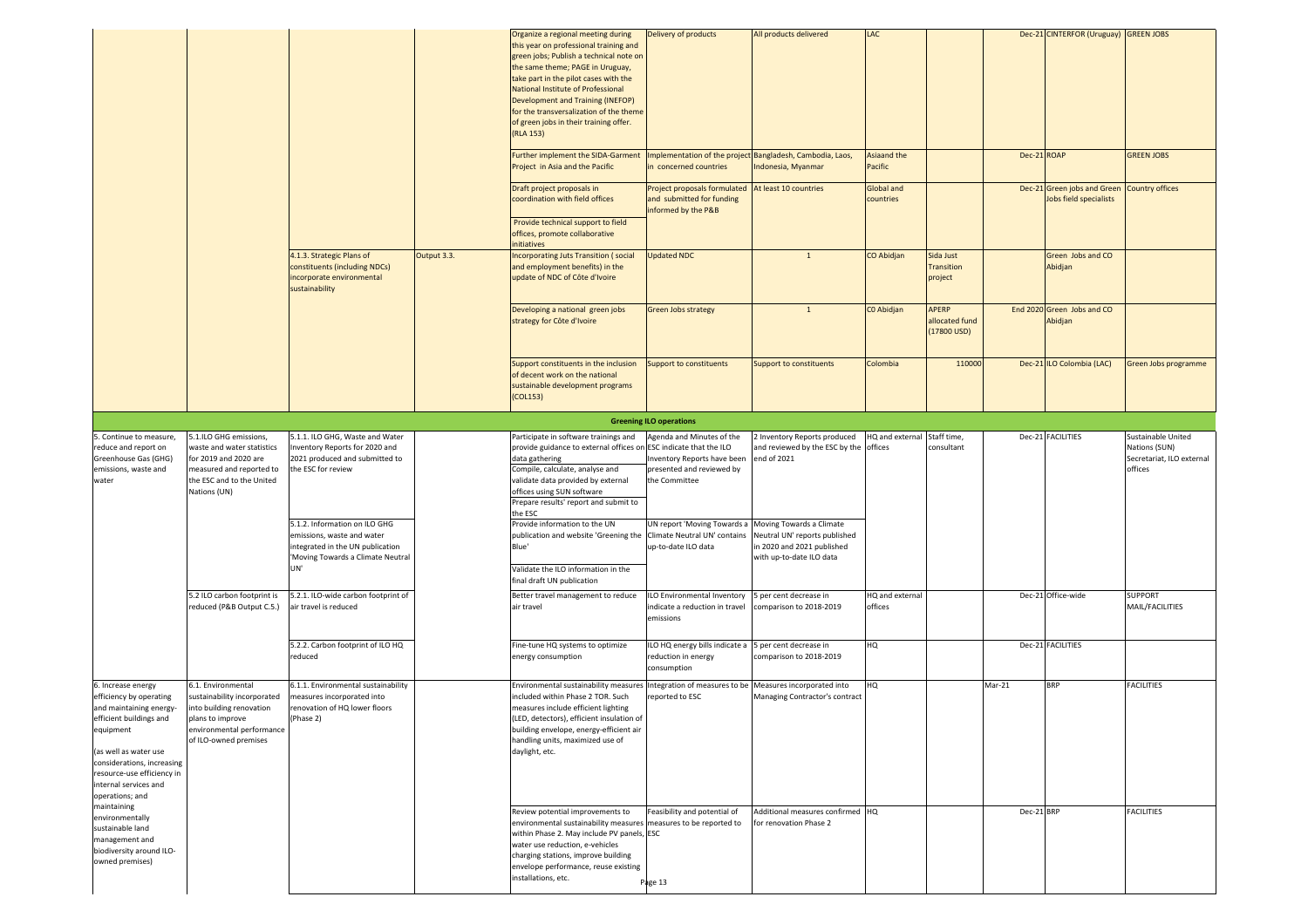|                                                                                                                                  | 6.1.2. Specific measures to promote<br>efficient utilities use integrated into<br>renovation works in the Brasilia<br>building<br>6.1.3. Specific measures to promote | The construction works follow the<br>environmental sustainability<br>established in the renovation plan,<br>including in the choice of materials<br>Construction waste is properly<br>managed following local rules and best<br>practices<br>Environmental sustainability criteria            | The renovation works<br>integrate the environmental<br>sustainability criteria<br>established in the renovation<br>plan<br>Final renovation plan for the                      | The renovated Brasilia Office is Brasilia CO<br>nore environmentally<br>performant than prior to the<br>works<br>Renovation plan with specific | Abidjan RO |                                                                                                               | Dec-21 Brasilia CO/ Regional<br>Office for Americas<br>Dec-21 Abidjan RO | <b>FACILITIES</b><br><b>FACILITIES</b> |
|----------------------------------------------------------------------------------------------------------------------------------|-----------------------------------------------------------------------------------------------------------------------------------------------------------------------|-----------------------------------------------------------------------------------------------------------------------------------------------------------------------------------------------------------------------------------------------------------------------------------------------|-------------------------------------------------------------------------------------------------------------------------------------------------------------------------------|------------------------------------------------------------------------------------------------------------------------------------------------|------------|---------------------------------------------------------------------------------------------------------------|--------------------------------------------------------------------------|----------------------------------------|
|                                                                                                                                  | efficient utilities use included in<br>renovation plans for the Abidjan<br>building                                                                                   | regarding energy efficiency, and water<br>use is part of the renovation plans<br>Select cost-efficient and<br>environmentally sustainable materials<br>Construction waste is properly<br>managed following local rules and best<br>practices                                                  | Abidjan buildings contains<br>specific measures to allow<br>efficient use of resources, and implemented by end 2021<br>waste management that can<br>be measured and monitored | neasures to enable efficient<br>use of resources approved and                                                                                  |            |                                                                                                               |                                                                          |                                        |
| 6.2. Environmental<br>sustainability incorporated<br>into maintenance plans to<br>improve environmental<br>performance of ILO HQ | 6.2.1. ILO's energy management<br>further aligned with host country's<br>energy strategies and initiatives                                                            | ILO participates in the activities<br>organized in the context of the<br>Ambition Negawatt Vision offered by<br>SIG                                                                                                                                                                           | Participation in activities                                                                                                                                                   | Participate in all activities<br>relevant to the ILO                                                                                           | HQ         |                                                                                                               | Dec-21 FACILITIES                                                        |                                        |
| 6.3. Reduced power<br>consumption through<br>replacement of PC hardware<br>with more energy efficient<br>options                 | 6.3.1. Power and cooling demands<br>from PCs and laptops are reduced.                                                                                                 | Review current desktop and laptop<br>standards and establish current<br>energy consumption baseline.<br>Follow standards when ordering new<br>equipments.<br>Evaluate potential replacement taking<br>into account energy consumption.<br>Publish new standards.                              | Number of computers<br>replaced<br>Energy saved (mWh per year)<br>figures from Energy Star<br>consortium.                                                                     | 25% reduction of power<br>consumption for delivering<br>equivalent services for<br>desktops.                                                   | <b>ILO</b> | Staff time,<br>equipment<br>replacement<br>costs, project<br>management,<br>procurement<br>activities.        | Dec-21 INFOTEC                                                           | Other departments                      |
| 6.4 Increase life of desktop<br>PC and laptops from a 4 year<br>to a 5 year cycle                                                | 6.4.1. Less PCs and laptops to<br>recycle.<br>User support time spent to install<br>new machines decreases.                                                           | Evaluate business case and associated Reduction in amount of PCs<br>risks for extending the life of a desktop and laptops replaced<br>PC by one additional year.<br>Negotiate with Dell to extend the<br>equipment replacement warranty for<br>desktops and laptops by an additional<br>year. |                                                                                                                                                                               | Reduction of 20% of RB<br>budgeted PC hardware<br>replacements in 2021<br>28% reduction in Co2 shipping<br>& new PC production<br>combined.    | <b>ILO</b> | Staff time to<br>redefine<br>process,<br>negotiate<br>warranty<br>contracts with<br>supplier and<br>implement | Dec-21 INFOTEC                                                           | PROCUREMENT                            |
| 6.5 Reduced power<br>consumption by ILO HQ<br>network switches                                                                   | 6.5.1. Power and cooling demands<br>from HQ network switches<br>diminishes                                                                                            | Re-architect and simplify datacentre<br>network design<br>Order & implement new datacentre<br>switches. Replace WiFi controller cards<br>with appliances                                                                                                                                      | Reduced power consumption                                                                                                                                                     | Net consumption of network<br>switches at HQ reduced by 18<br>kW                                                                               | HQ         |                                                                                                               | Dec-21 INFOTEC                                                           |                                        |
| 6.6. Energy efficiency of ILO<br>external offices increased                                                                      | 6.6.1. Energy efficient measures<br>implemented in ILO external offices                                                                                               | Install LED lights in the remaining 20% LED lights installed<br>of the building                                                                                                                                                                                                               |                                                                                                                                                                               | Remaining 20% of the building                                                                                                                  | RO Lima    |                                                                                                               | Dec-21 ROLAC                                                             |                                        |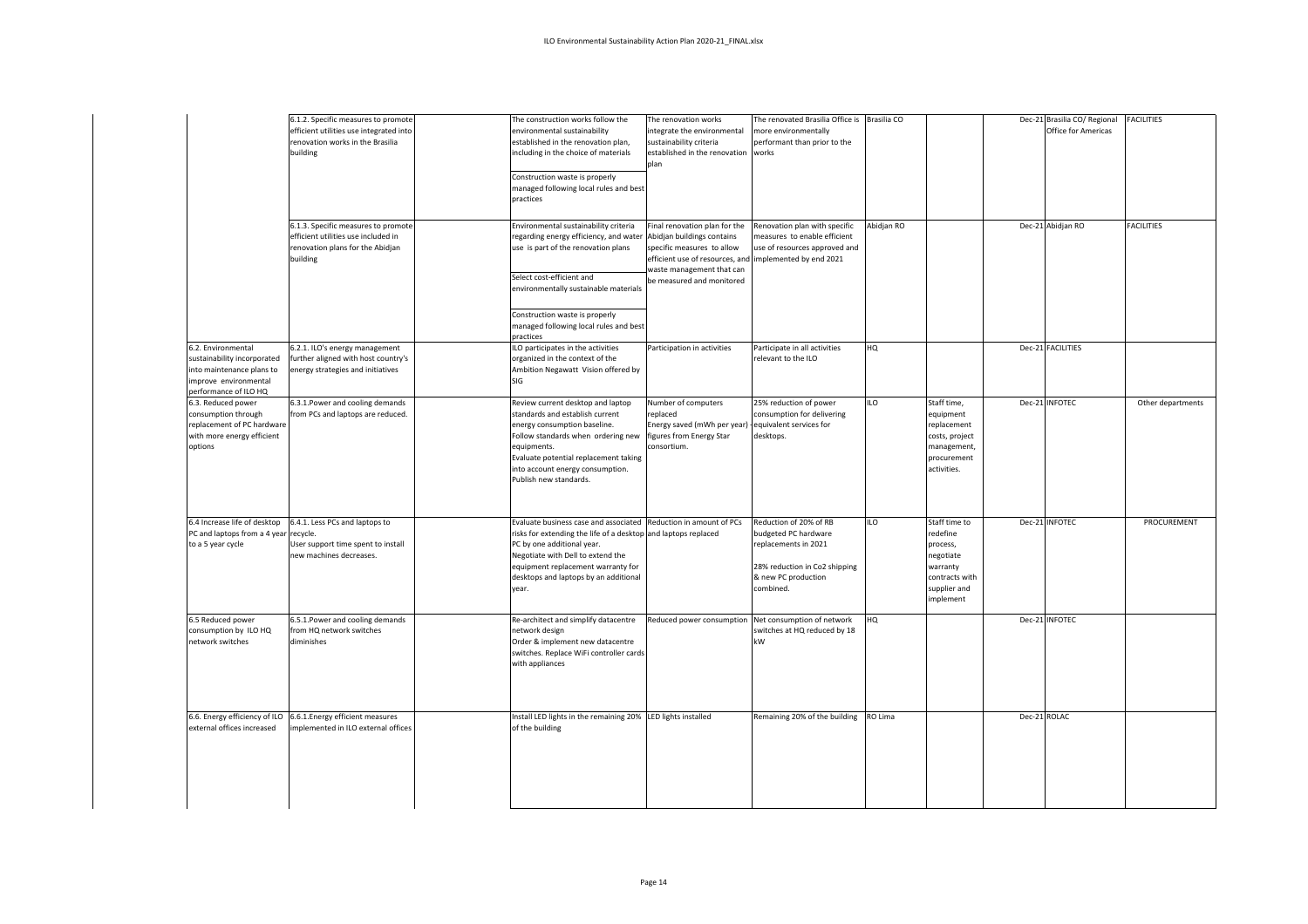|                                                                                                       | 6.7. Biodiversity in ILO HQ<br>and protected                    | 6.7.1. ILO HQ understanding of<br>premises is further analyzed biodiversity of its basin is enhanced<br>for further protection<br>6.8. Efficient management of 6.8.1. Water monitoring improved | Participate in the research project of<br>Geneva ponds and basis undertaken<br>by HEPIA Geneva<br>Assess and install adapters to save                     | Report received from HEPIA<br>Reduction in water                                                                                                                                  | Report contains ILO information HQ<br>Reduction in water                                                                                                                                                                        | RO Lima |                                                             | Dec-21 ROLAC                | Dec-20 FACILITIES    |                              |
|-------------------------------------------------------------------------------------------------------|-----------------------------------------------------------------|-------------------------------------------------------------------------------------------------------------------------------------------------------------------------------------------------|-----------------------------------------------------------------------------------------------------------------------------------------------------------|-----------------------------------------------------------------------------------------------------------------------------------------------------------------------------------|---------------------------------------------------------------------------------------------------------------------------------------------------------------------------------------------------------------------------------|---------|-------------------------------------------------------------|-----------------------------|----------------------|------------------------------|
|                                                                                                       | external offices                                                | water resources increased in and water consumption reduced                                                                                                                                      | water on taps                                                                                                                                             | consumption                                                                                                                                                                       | consumption                                                                                                                                                                                                                     |         |                                                             |                             |                      |                              |
| 7. Perpetuate sustainable<br>publication production<br>processes and promote<br>responsible paper use | 7.1. Use of paper reduced at 7.1.1. New processes are<br>ILO HQ | introduced to reduce the amount<br>of paper use in preparing and<br>presenting cases for Reports Board<br>Meetings                                                                              | Electronic binders prepared for ad-hoc<br>Reports Board meetings and offered<br>instead of paper binders. (Each ad-<br>hoc meeting requires 3 binders.)   | % of ad-hoc Reports Board<br>meetings convened with<br>electronic binders only<br>% of ad-hoc Reports Board<br>meetings convened with<br>electronic binders for RB<br>secretariat | 75% (this assumes RB members HQ<br>already have a laptop or tablet)<br>90%                                                                                                                                                      |         | None (in fact<br>cost savings<br>and staff time<br>savings) | Jan-20 HRD<br>$-$ Dec $-21$ |                      | Reports Board Members        |
|                                                                                                       |                                                                 |                                                                                                                                                                                                 | Electronic binders prepared for Full<br>Reports Board meetings and offered<br>instead of paper binders. (Each full RB used<br>meeting requires 6 binders) | % of electronic binders used<br>compared to total binders                                                                                                                         | target for 2020 30%<br>target for 2021 60% (this<br>assumes suitable tablets can<br>be provided by the office.<br>Personal tablets present a<br>data security risk. Laptop are<br>not suitable for this volume of<br>documents) | HQ      | None (in fact<br>cost savings<br>and staff time<br>savings) | Jan-20 HRD<br>$-$ Dec $-21$ |                      | <b>Reports Board Members</b> |
|                                                                                                       |                                                                 | 7.1.2. Progressive reduction of                                                                                                                                                                 |                                                                                                                                                           |                                                                                                                                                                                   |                                                                                                                                                                                                                                 |         |                                                             |                             |                      |                              |
|                                                                                                       |                                                                 | printed material<br>7.1.3. All paper used for printing                                                                                                                                          | Promoting online trainings instead of<br>on site workshops<br>Identify eco-friendly print paper                                                           | SCORE trainings available<br>online<br>Eco-friendly product is                                                                                                                    | a reduction of 50% of training<br>material printed for workshops<br>Eco-friendly product identified ROAP                                                                                                                        | HQ      | staff time<br>staff time                                    | dec. 21<br>Dec-20 ROAP      | SCORE team, SME unit |                              |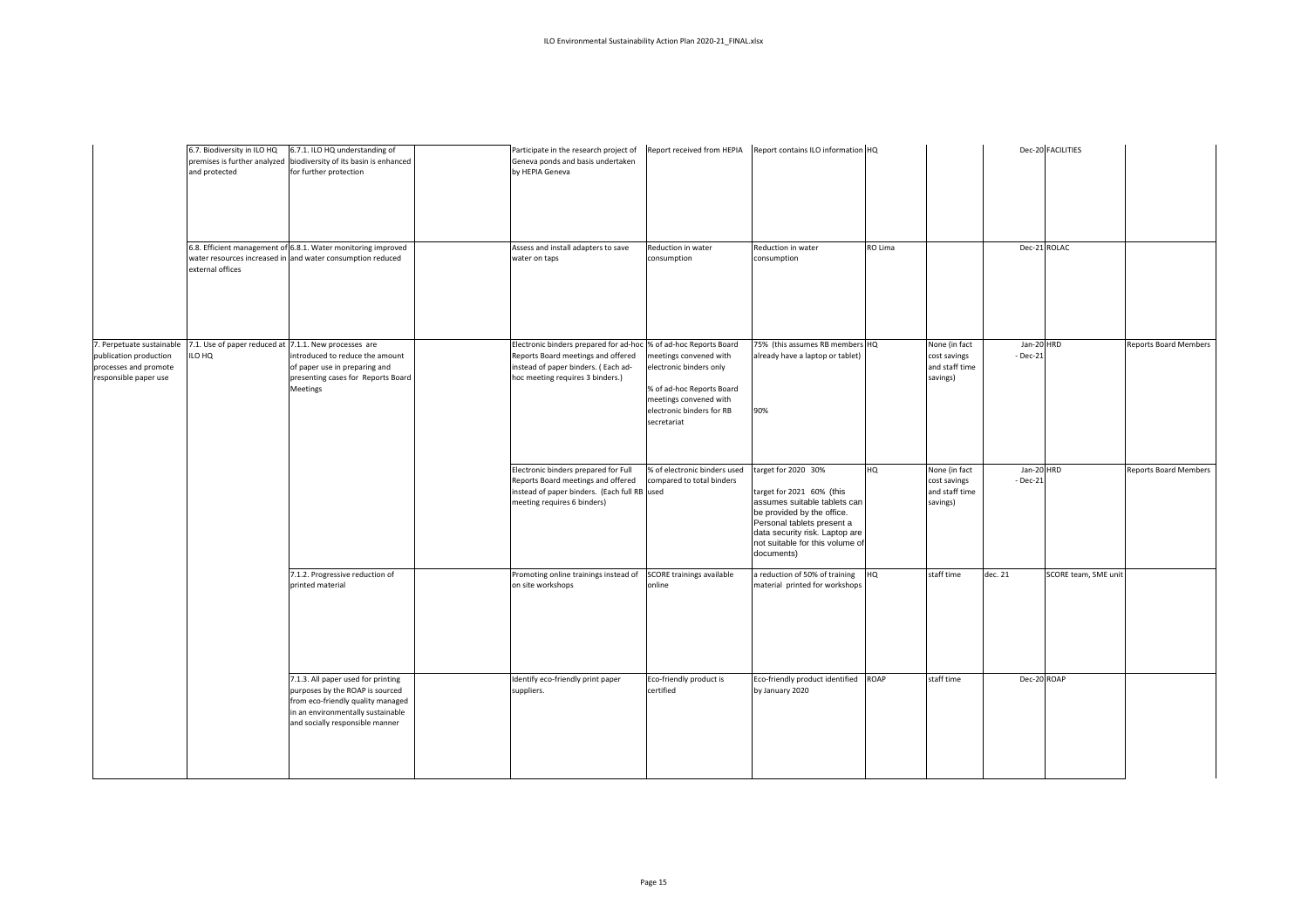| 8. Further promote<br>environmentally<br>sustainable travel<br>practices | 8.1. GHG emissions from air<br>travel, official vehicles and<br>commuting reduced in<br>external offices                                                                                                                                                                                      |                                                                   |                                                                                                                                                                 |                                                                                                                                                                       |                                                                                                                               |                                                                                                                                      |            |        |                    |         | 8.1.1. More performant and less<br>polluting official vehicles available<br>8.1.2. Core travel reporting | 1) Update specifications and<br>requirements for purchasing new cars stations and maintenance<br>to include fuel economy and<br>environmental sustainability<br>1.1) Identify and purchase hybrid cars<br>for use at ROAP<br>2) Continue to support and monitor | Electric or hybrid reenergized Hybrid vehicles replacement<br>widely available<br>Reports contain information | GHG inventory reports in 2019 | ROAP<br>. | USD.60,000<br>staff time<br>staff time | <b>Dec-20</b><br><b>Dec-20</b> | ROAP<br><b>ROAP</b> | PROCUREMENT |
|--------------------------------------------------------------------------|-----------------------------------------------------------------------------------------------------------------------------------------------------------------------------------------------------------------------------------------------------------------------------------------------|-------------------------------------------------------------------|-----------------------------------------------------------------------------------------------------------------------------------------------------------------|-----------------------------------------------------------------------------------------------------------------------------------------------------------------------|-------------------------------------------------------------------------------------------------------------------------------|--------------------------------------------------------------------------------------------------------------------------------------|------------|--------|--------------------|---------|----------------------------------------------------------------------------------------------------------|-----------------------------------------------------------------------------------------------------------------------------------------------------------------------------------------------------------------------------------------------------------------|---------------------------------------------------------------------------------------------------------------|-------------------------------|-----------|----------------------------------------|--------------------------------|---------------------|-------------|
|                                                                          |                                                                                                                                                                                                                                                                                               | capabilities are enhanced                                         | the implementation of the ILO travel<br>policy                                                                                                                  | on travel class available<br>through gas emission data.                                                                                                               | s available.                                                                                                                  |                                                                                                                                      |            |        |                    |         |                                                                                                          |                                                                                                                                                                                                                                                                 |                                                                                                               |                               |           |                                        |                                |                     |             |
|                                                                          |                                                                                                                                                                                                                                                                                               | 8.1.3. Eco-mobility is promoted for<br>ILO staff                  | 4) Raise awareness among staff<br>regarding eco-mobility options<br>through UNESCAP Environmental<br>Management Steering Committee<br>(EMS)                     | Facilities are installed.                                                                                                                                             | Facilities are available free of<br>charge.                                                                                   | ROAP                                                                                                                                 |            | Dec-20 | <b>ROAP</b>        | UNESCAP |                                                                                                          |                                                                                                                                                                                                                                                                 |                                                                                                               |                               |           |                                        |                                |                     |             |
|                                                                          |                                                                                                                                                                                                                                                                                               |                                                                   | 4.1) Provide parking facilities for<br>bicycles in the Building                                                                                                 |                                                                                                                                                                       |                                                                                                                               |                                                                                                                                      |            | Dec-21 |                    | UNESCAP |                                                                                                          |                                                                                                                                                                                                                                                                 |                                                                                                               |                               |           |                                        |                                |                     |             |
| 9. Promote<br>environmentally<br>sustainable meetings                    | 9.1. Timely provision of<br>concise official documents in<br>electronic form for all official meetings<br>meetings and continued<br>application of the paper-<br>smart approach (print on<br>demand only addressing<br>minimal specific and<br>justifiable needs)<br>(P&B 2020-2021 - B.1.2.) | 9.1.1. Progressive reduction of<br>printed documents for official | Reduce the number of official<br>documents published on hard copy<br>Increase the proportion of documents Print on demand only<br>published electronically only | Provision of official<br>documents in electronic form documents are published<br>for all official meetings.<br>addressing minimal specific<br>and justifiable needs.  | 100 per cent of official<br>electronically on time.<br>Printed pre-session official<br>documents do not exceed 15<br>per cent | International<br>Labour<br>Conference,<br>Governing Body,<br>Regional<br>Meetings,<br>Official sectoral<br>and technical<br>meetings |            |        | Dec-21 RELMEETINGS | PRODOC  |                                                                                                          |                                                                                                                                                                                                                                                                 |                                                                                                               |                               |           |                                        |                                |                     |             |
|                                                                          |                                                                                                                                                                                                                                                                                               |                                                                   |                                                                                                                                                                 | Percentage of official<br>correspondence sent<br>electronically                                                                                                       | 85 per cent of official<br>communications sent<br>exclusively in electronic format.                                           | All official<br>correspon-<br>dence                                                                                                  |            |        |                    |         |                                                                                                          |                                                                                                                                                                                                                                                                 |                                                                                                               |                               |           |                                        |                                |                     |             |
|                                                                          | 9.2. Organization of virtual<br>meetings facilitated                                                                                                                                                                                                                                          | 9.2.1. Technologies for virtual<br>meetings further promoted      | 3) Ensure further usage of<br>videoconference equipment in<br>meeting rooms                                                                                     | Statistics on use of video<br>conference (vc) in meeting<br>rooms increased and statistic<br>on number of skype for<br>business (one-to-one) vc<br>sessions obtained. | VC use in meeting rooms<br>ncreased by 5 percent.<br>s Statistics show staff use of the<br>new skype for business tool.       | ROAP                                                                                                                                 | staff time | Dec-20 | <b>ROAP</b>        |         |                                                                                                          |                                                                                                                                                                                                                                                                 |                                                                                                               |                               |           |                                        |                                |                     |             |
|                                                                          |                                                                                                                                                                                                                                                                                               |                                                                   | 3.1) Implement VC to the desktop for<br>desktops at ROAP.                                                                                                       |                                                                                                                                                                       |                                                                                                                               |                                                                                                                                      | staff time | Dec-21 |                    |         |                                                                                                          |                                                                                                                                                                                                                                                                 |                                                                                                               |                               |           |                                        |                                |                     |             |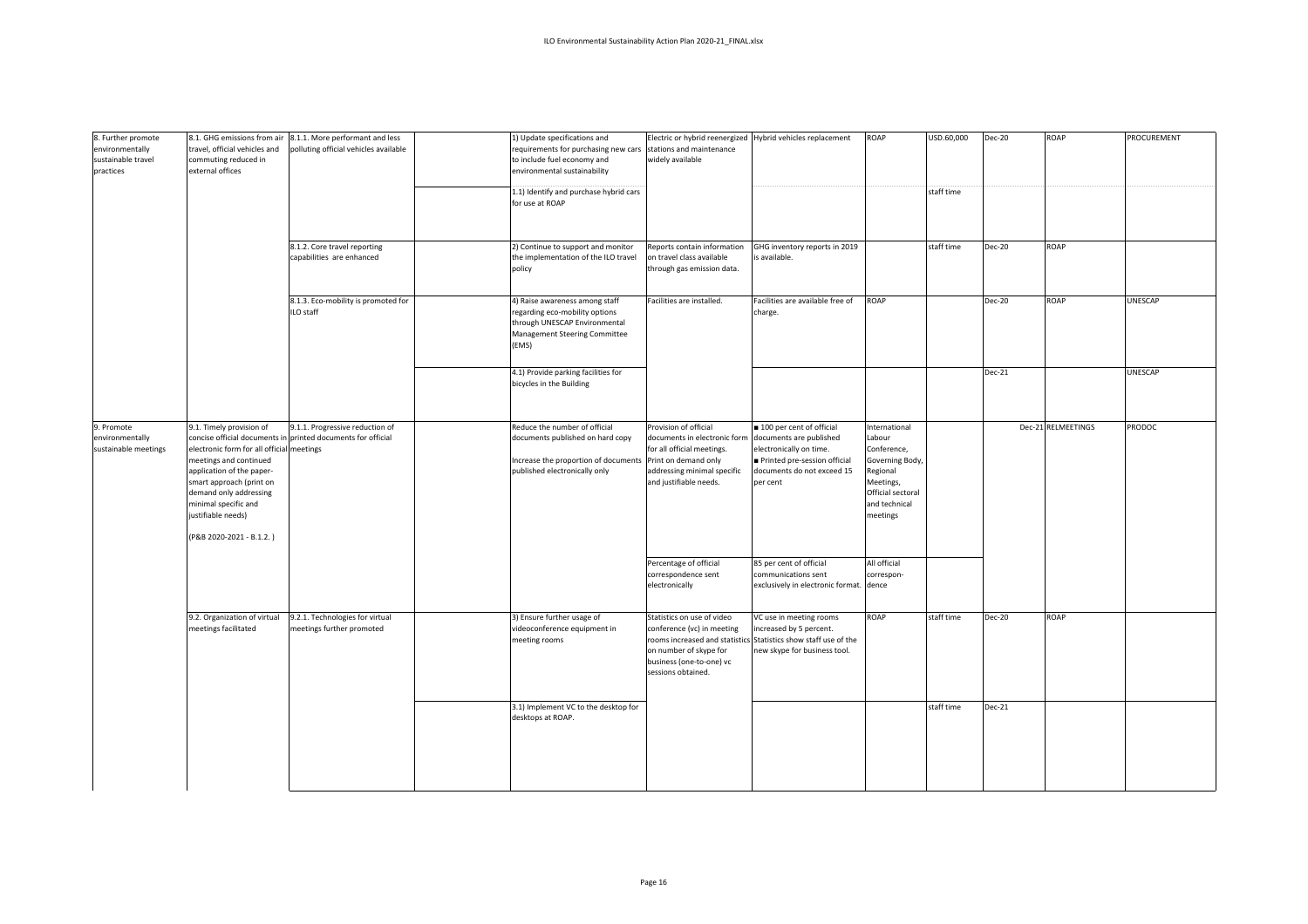|                                                                                                        | 9.3. Environmental<br>Sustainability is promoted<br>through guidelines for ILO<br>and constituents   | 9.2.2. Trainings and workshops are<br>delivered online<br>9.3.1. ROAP has produced<br>guidelines for environmental<br>sustainability and gender to be<br>applied to meetings, events and the<br>production of knowledge products | Promoting online trainings instead of<br>on site workshops<br>Dissemination to projects at national<br>and regional level among ILO staff<br>(professional and administrative)                                                                                                                                                                    | SCORE trainings available<br>online<br>At least 2 project apply the<br>guidelines                   | 100% of SCORE trainings<br>available online<br>30 % of workshops delivered<br>online<br>Guidelines produced by March ROAP<br>2020 | HQ                                    | development<br>cost of UDS<br>30'000 plus<br>staff time<br>staff time | uly 2020 | SCORE team, SME unit<br>Dec-20 DWT-ROAP | UNESCAP                          |
|--------------------------------------------------------------------------------------------------------|------------------------------------------------------------------------------------------------------|----------------------------------------------------------------------------------------------------------------------------------------------------------------------------------------------------------------------------------|---------------------------------------------------------------------------------------------------------------------------------------------------------------------------------------------------------------------------------------------------------------------------------------------------------------------------------------------------|-----------------------------------------------------------------------------------------------------|-----------------------------------------------------------------------------------------------------------------------------------|---------------------------------------|-----------------------------------------------------------------------|----------|-----------------------------------------|----------------------------------|
| 10. Improve waste<br>management practices,<br>including by reducing,<br>reusing and recycling<br>waste | 10.2. Waste management<br>practices improved at ILO<br>HQ                                            | 10.2.1. Waste separation and<br>recycling rates increased                                                                                                                                                                        | Further Implement the centralized<br>waste management strategy in the<br>lower floors of the building<br>Further implement the<br>communication package to sensitize<br>and inform staff                                                                                                                                                          | Waste Inventory 2019, 2020.<br>Prior recycling rate of 71%<br>prior to renovation (2016)            | 5% increase in the recycling rate HQ<br>compared to the period prior to<br>the renovation                                         |                                       |                                                                       |          | Dec-21 FACILITIES                       |                                  |
|                                                                                                        | 10.3 Waste management<br>mproved in field offices                                                    | 10.3.1 The enabling conditions for<br>sustainable waste management<br>created                                                                                                                                                    | Sign an agreement with the owners of<br>the building hosting CO Abidjan and<br>ROAF<br>Operationalise the local Environmental Reduced volume of solid<br>Sustainability Committee (Go Green)<br>Awareness raising activities on<br>reducing, recycling and reusing<br>towards colleagues and other<br>institutions hosted in the same<br>building | Agreement letter signed with<br>the owners of the building<br>waste, reduced volume of<br>printouts | Agreement letter signed with<br>the owners of the building<br>Reduced volume of solid waste,<br>reduced volume of printouts       | CO Abidjan                            |                                                                       | $Dec-21$ | CO Abidjan and ROAF                     |                                  |
| 11. Scale up sustainable<br>procurement                                                                | 11.1 Sustainable<br>procurement practices<br>further implemented across developed<br>the ILO         | 11.1.1 A comprehensive ILO<br>Sustainable Procurement Policy is                                                                                                                                                                  | Undertake inventory of sustainable<br>procurement policies within the UN<br>system and beyond (both private and<br>public entities) and benchmark the ILO<br>relevant policy against best practices                                                                                                                                               | ILO Sustainable Procurement<br>Policy is in place                                                   | ILO Sustainable Procurement<br>Policy is endorsed by TR/CF and offices<br>published                                               | HQ and external                       | Staff time                                                            |          | Dec-21 PROCUREMENT                      | <b>External offices</b>          |
|                                                                                                        | 11.2 ILO engaged UN efforts 11.2.1 ILO participated and<br>to promote sustainable<br>procurement     | contributed to the Sustainable<br>Procurement Working Group                                                                                                                                                                      | Implement the Sustainable<br>Procurement Indicators project                                                                                                                                                                                                                                                                                       | Tenders published on UNGM<br>by PROCUREMENT are in<br>compliance with SP Indicator.                 | At least 25% of tenders<br>published on UNGM by<br>PROCUREMENT should be in<br>compliance with SP Indicators                      | HQ and external Staff time<br>offices |                                                                       |          | Dec-21 PROCUREMENT                      | <b>External offices</b>          |
|                                                                                                        |                                                                                                      | 11.2.2 ILO participated and<br>contributed to the Task Force for<br>Development of Joint Approach to<br>Combating Human Trafficking and<br>Forced Labour in Supply Chains                                                        | Participate in the work of and Co-Chair Task Force Action Plan 2020 is Task Force Action Plan 2020 is<br>the Task Force                                                                                                                                                                                                                           | developed by the Task Force<br>and endorsed by the HLCM<br>PN via WG Sustainable<br>Procurement     | nplemented                                                                                                                        | HQ                                    | Staff time                                                            |          | Dec-20 PROCUREMENT                      | DDG/P and<br><b>FUNDAMENTALS</b> |
| 12. Further promote<br>greening the ILO in<br>external premises                                        | 12.1. External offices take<br>measures to systematically<br>address environmental<br>sustainability | 12.1.1. External offices define<br>timebound strategies and create<br>task forces/committees to promote<br>environmental sustainability                                                                                          | Greening the ILO Office for Turkey".<br>The aim will be to enhance various<br>office operations and practices with a<br>view to reducing its greenhouse gas<br>emissions (GHG), electricity<br>consumption, stationary, heating, use                                                                                                              | Development of an<br>environmental sustainability<br>strategy or plan                               | Development of an<br>environmental sustainability<br>strategy or plan                                                             | <b>ILO Turkey</b>                     |                                                                       |          | Dec-21 ILO Turkey                       |                                  |
|                                                                                                        |                                                                                                      | 12.1.2. Enhance coordination and<br>information exchange among ILO<br>offices                                                                                                                                                    | Encourage the formation of a regional<br>committee with focal points of each<br>office in the region to share the<br>experiences and replicate those that<br>obtained good results.                                                                                                                                                               | Organization of regional<br>neeting                                                                 | At least one meeting                                                                                                              | LAC                                   |                                                                       |          | Dec-21 ROLAC                            | <b>FACILITIES</b>                |